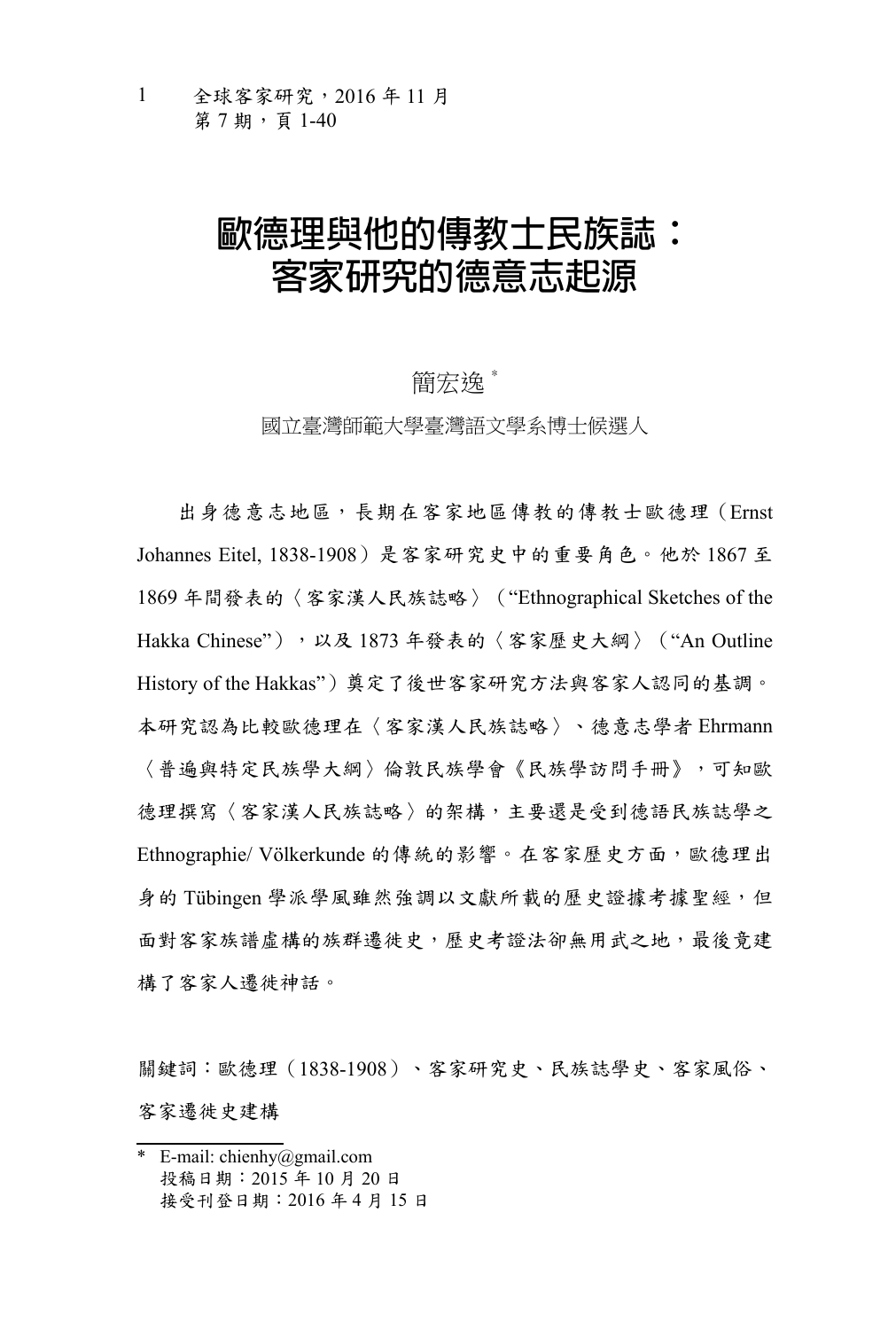### **Ernst Johannes Eitel's Missionary Ethnography: A German Origin of Hakka Studies**

Hung-vi Chien\*\*

### *Doctoral Candidate, Department of Taiwan Culture, Languages and Literature, National Taiwan Normal University*

German missionary Ernst Johannes Eitel (1838-1908) is an important scholar in the history of Hakka studies. His "Ethnographical Sketches of the Hakka Chinese" (1867-1869) and "An Outline History of the Hakkas" (1873) laid the foundation to develop Hakka identity in the early twentieth century, and Eitel's methodology was also adopted by later scholars in their Hakka studies. In this paper, I start with the etymological clarification of Eitel's terminology, "ethnographic sketches", and trace its scholarly root to the mid-eighteenth century Germany. Then I make a comparison among Eitel's works, the German Ethnographie/Völkerkunde tradition, and the British questionnaire of ethnological inquiry. The result reveals Eitel was strongly influenced by his native German traditions. Finally, I find the historical criticism of the Tübingen School, from which Eitel was nourished, was

<sup>\*\*</sup> Date of Submission: October 20, 2015 Accepted Date: April 15, 2016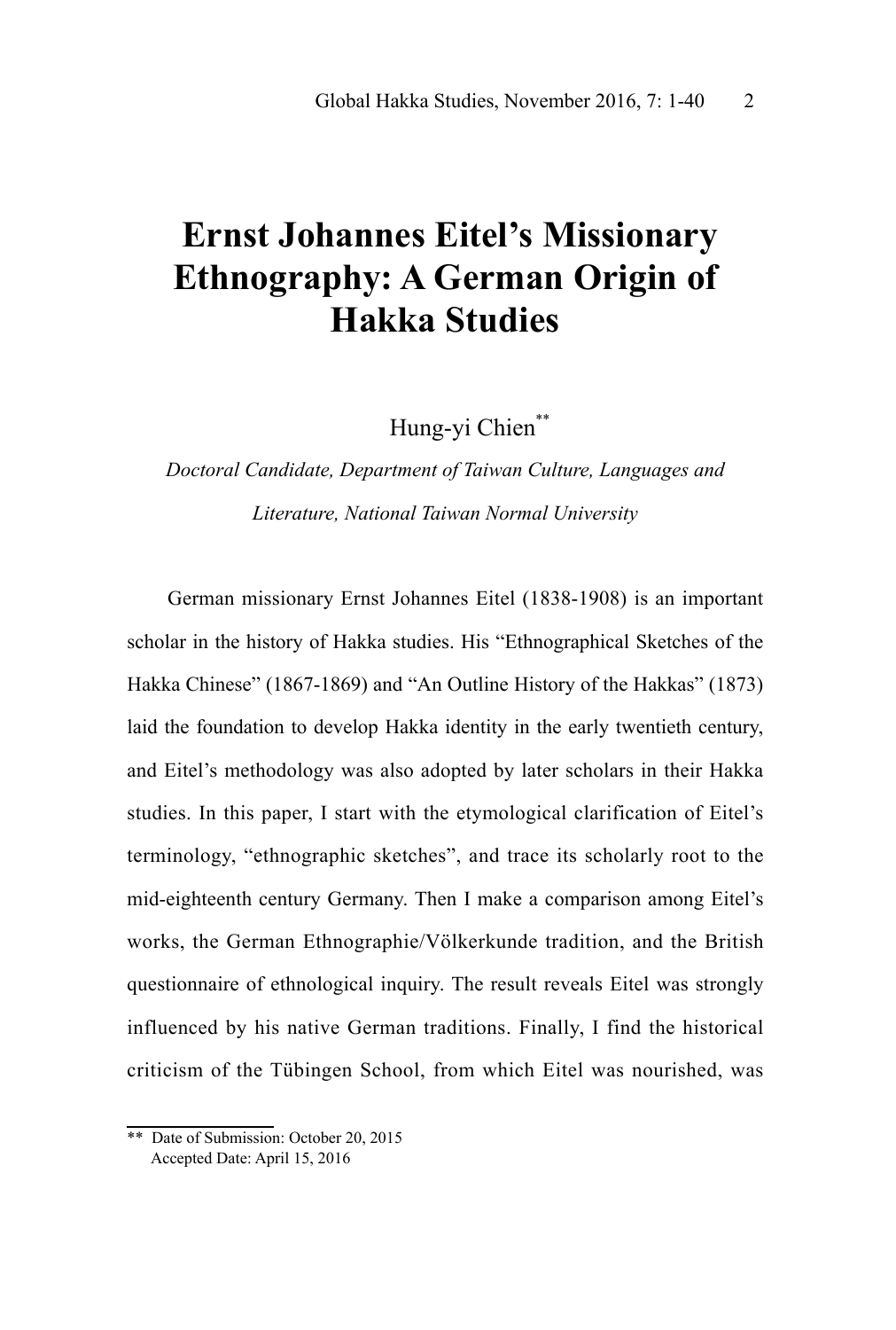全球客家研究,2016 年 11 月 第7期,頁140 3

unable to help Eitel critically read the fictitious parts in Hakka genealogies and made him constructed the myth of Hakka migration.

Keywords: Ernst Johannes Eitel (1838-1908), History of Hakka Studies, History of Ethnography, Hakka Customs, Construction Hakka Migration History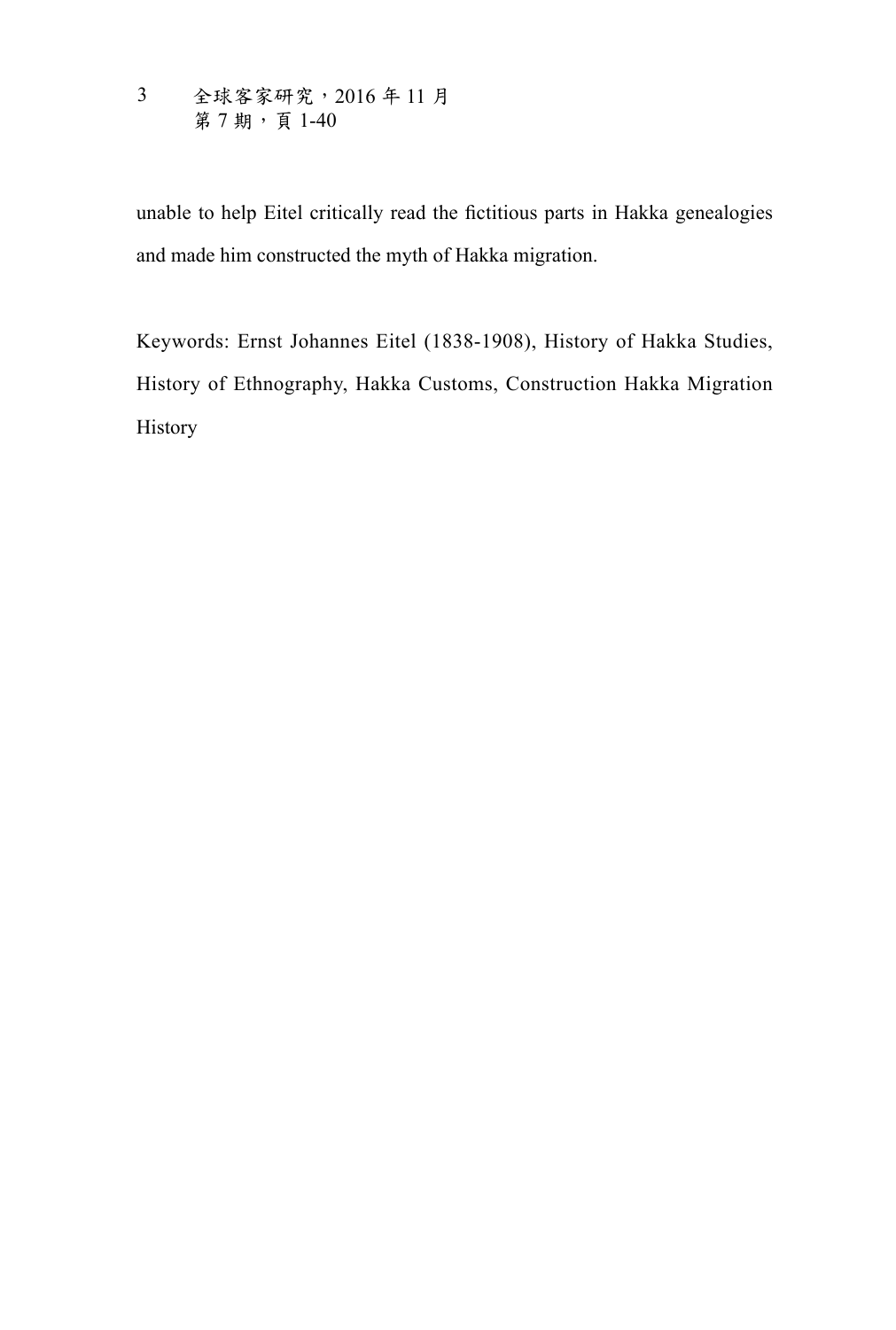#### **一、緒論**

對於人類多元文化的興趣,以及大航海時代以降,各種不同民族的 接觸與認識增加後,在十九世紀到二十世紀初之間,西方學術界為了殖 民、傳教、學術興趣,產生許多對異文化的描寫。在西方這股認識世界 的風潮中, 肩負傳播基督教使命而被派往世界各地的傳教士, 因傳教任 務所需,以及於駐在地長時間觀察學習之便,傳教士向西方世界所報 導的異文化描寫,其實就是近代民族誌研究的濫觴。而產生於東西文化 相遇、內外學人互相交流激盪後才確立的「客家」一詞,也是在此學術 脈絡下的產物。因此,我們追溯客家研究的歷史時,應該更往前追溯 到十九世紀西方人士對「客家(Hakka)」的認識與研究,才能建立客 家研究的學術系譜。施添福(2014)與飯島典子(2007)都注意到西 方傳教士,特別是瑞士巴色差會對「Hakka、客家」此一重要族群標記 形成之影響。在這些人之中,出身日耳曼地區符騰堡王國(Königreich Württemberg,今日德國 Baden-Württemberg 邦之中部與東部),長期在 客家地區傳教的新教傳教士歐德理(Ernst Johannes Eitel, 1838-1908)是 相當重要的角色。<sup>1</sup> 他於 1867 至 1869 年間發表於《中日釋疑》(*Notes and Queries on China and Japan*) 期 刊 中 的〈 客 家 漢 人 民 族 誌 略 〉 ("Ethnographical Sketches of the Hakka Chinese"),<sup>2</sup>以及 1873 年發表於

<sup>1</sup> 歐德理的姓名到晚年時亦拼作 Ernest John Eitel, 此為德語名英語化的結果。本文採取 Tübingen 大學檔案中歐德理自書的拼寫。

<sup>2</sup> 羅香林(1992:4)分別譯為《中日記錄及訪問》與〈客家人種誌略〉,歐德理之名則 音譯作「哀德爾」。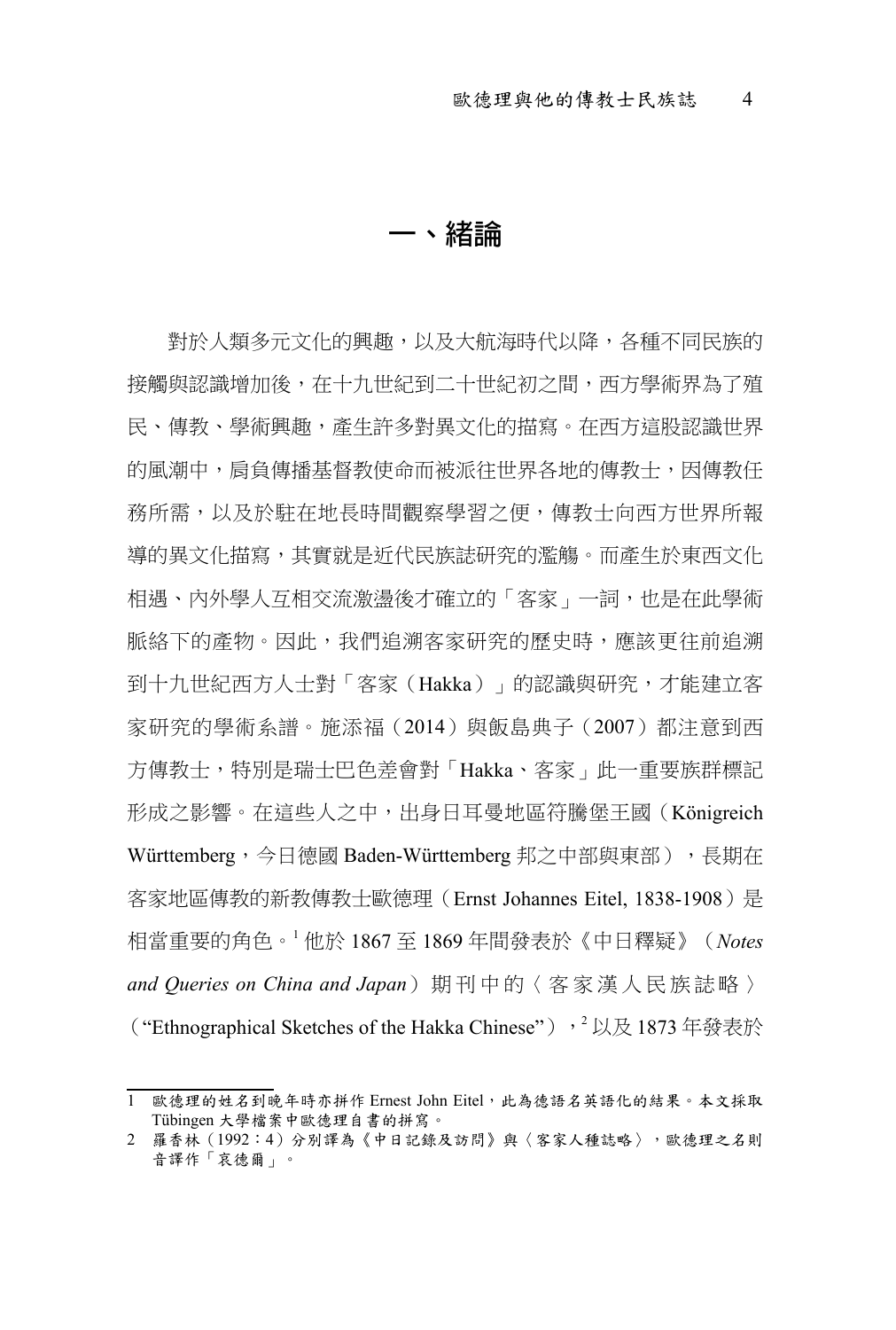《中國評論》(The China Review)的〈客家歷史大綱〉("An Outline History of the Hakkas")。<sup>3</sup>這兩篇論文可說是奠定後世客家研究方法與 客家人認同基調的重要著作。歐德理長期於客家地區服務,對客家族群 有深入的觀察,並超越在他之前西方人與東南亞客家人接觸時留下的遊 記式紀錄。他也引入比較研究法,突顯客家人與附近其他族群的差異, 對客家研究的影響深遠(施添福 2014:66-72)。

歐德理的客家研究必然受到他自己的知識背景及宗教立場所限 制,所以我們在閱讀他的客家研究時,應該先了解這些背景脈絡,持 批判性的角度閱讀之。特別是歐德理在 1867 年使用的「民族誌略」

(ethnographical sketches)一詞,<sup>4</sup> 其出現的時間點一定會令在二十一世 紀的人類學學徒感到奇怪。由 Franz Boas(1858-1942)建立的的美國人 類學(anthropology)的四領域傳統,人類學分為考古學、語言學、體 質人類學、文化人類學,而民族誌(ethnography)是文化人類學的研究 方法之一,但是歐德理撰寫〈客家漢人民族誌略〉時, Boas 不過十歲 左右,之後被視為建立民族誌研究典範的 Bronislaw Malinowski(1884- 1942)甚至還沒出生。那歐德理所做的民族誌研究,又是什麼樣的研究? 我們必須先處理這些背景知識問題,才能進一步理解〈客家漢人民族誌 略〉的內容。而最好的方法,還是從歐德理的生平著手。

<sup>3</sup> 《中日釋疑》和《中國評論》的編者群有相當重複,歐德理本身也參與過兩部期刊的 編輯(王國強 2007:21-31)。

<sup>4</sup> 本文將 ethnography 譯為「民族誌」,但後文之討論則盡量保留原語原文,以免詞彙翻 譯的不統一反而造成更多理解的問題。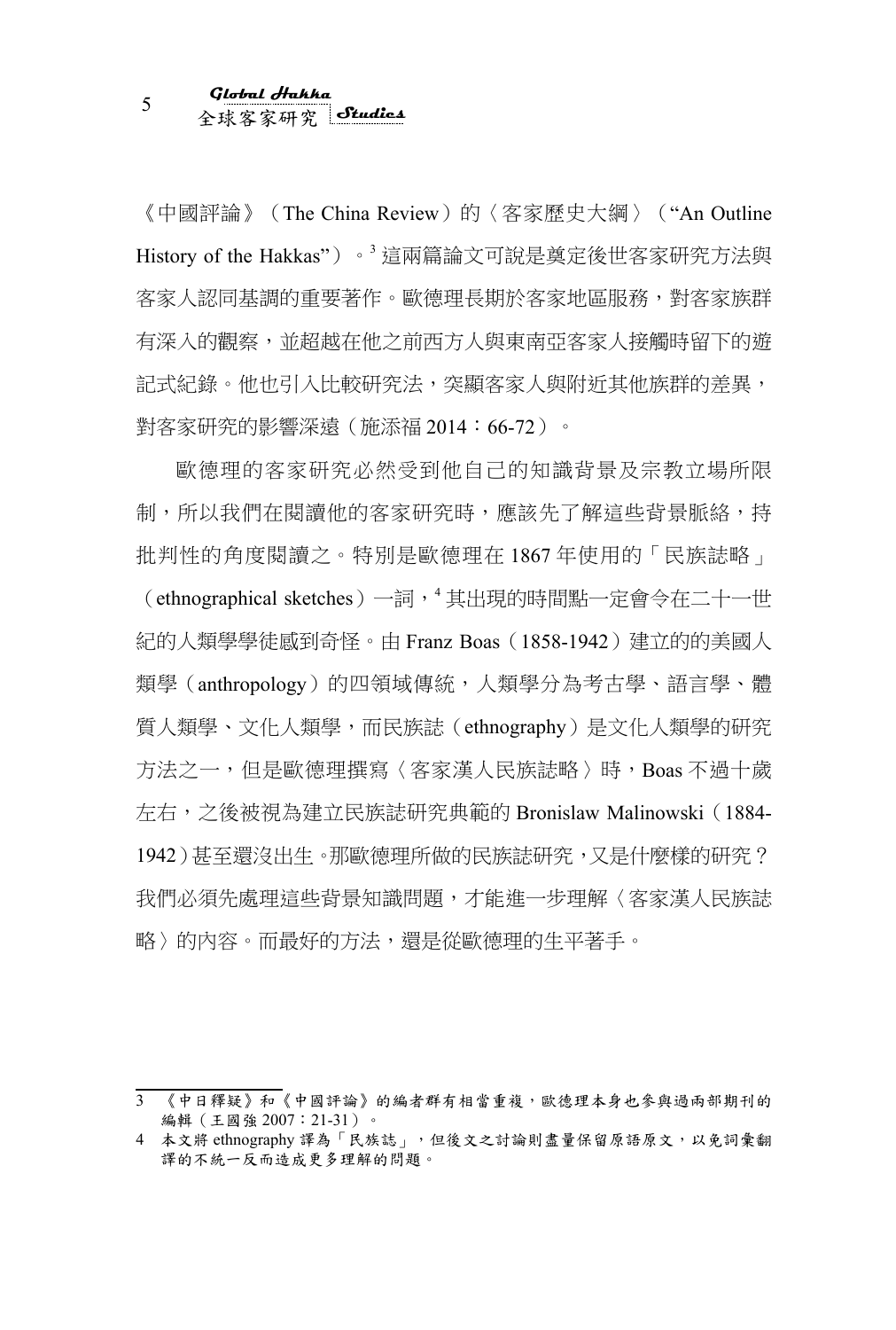#### **二、歐德理的事業:宣教、政務、學術**

歐德理於 1838 年 2 月 13 日生於符騰堡王國首府 Stuttgart 東 方的小鎮 Esslingen,早年加入符騰堡王國福音教會(Evangelische Landeskirche in Württemberg), 就讀於 Schönthal 神學院和 Tübingen 大 學。根據 Tübingen 大學檔案,歐德理於 1856年 18 歲時入學,第一學 年就讀文學院 (Philosophische Facultät), 第二學年起轉讀新教神學院 (Evangelisch-theologische Fakultät)。當時 Tübingen 大學的新教神學 院最有名的教授是 Ferdinand Christian Baur, 是十九世紀中葉的神學研 究中,著名的 Tübingen 學派之掌旗人。Tübingen 學派繼承十八世紀在 Götteingen 大學執教的聖經學者 Johann David Michaelis 之歷史實證研究 法,再加上同樣出身 Tübingen 大學的黑格爾之歷史主義哲學,重視基 督教早期歷史與中料,發展出帶有強烈啟蒙主義與歷史考證色彩的神學 觀,在十九世紀中葉獨樹一格 (Toy 1869: 212-217) 。歐德理在學期間, 曾經修習 Baur 開設的教會史 (Kirchengeschichte, 1857-1858 一學年)、 最新教會史 (Neueste Kirchengeschichte,1859/60 一學期),以及教義 史(Dogmengeschichte, 1858-1859 一學年),可見 Tübingen 學派在歐 德理的大學教育中占有相當份量。此外值得一提的是,歐德理還修了三 學期的阿拉伯語,以及一學期的體質人類學,由此可窺見他對異文化 與人種學的興趣(Universität Tübingen: 1856-1860)。1860 年歐德理從 Tübingen 大學新教神學院畢業後,旋即成為 Mössingen 的教區牧師。擔 任一年教區牧師後,歐德理在 1861 年加入總部位於巴塞爾的巴色差會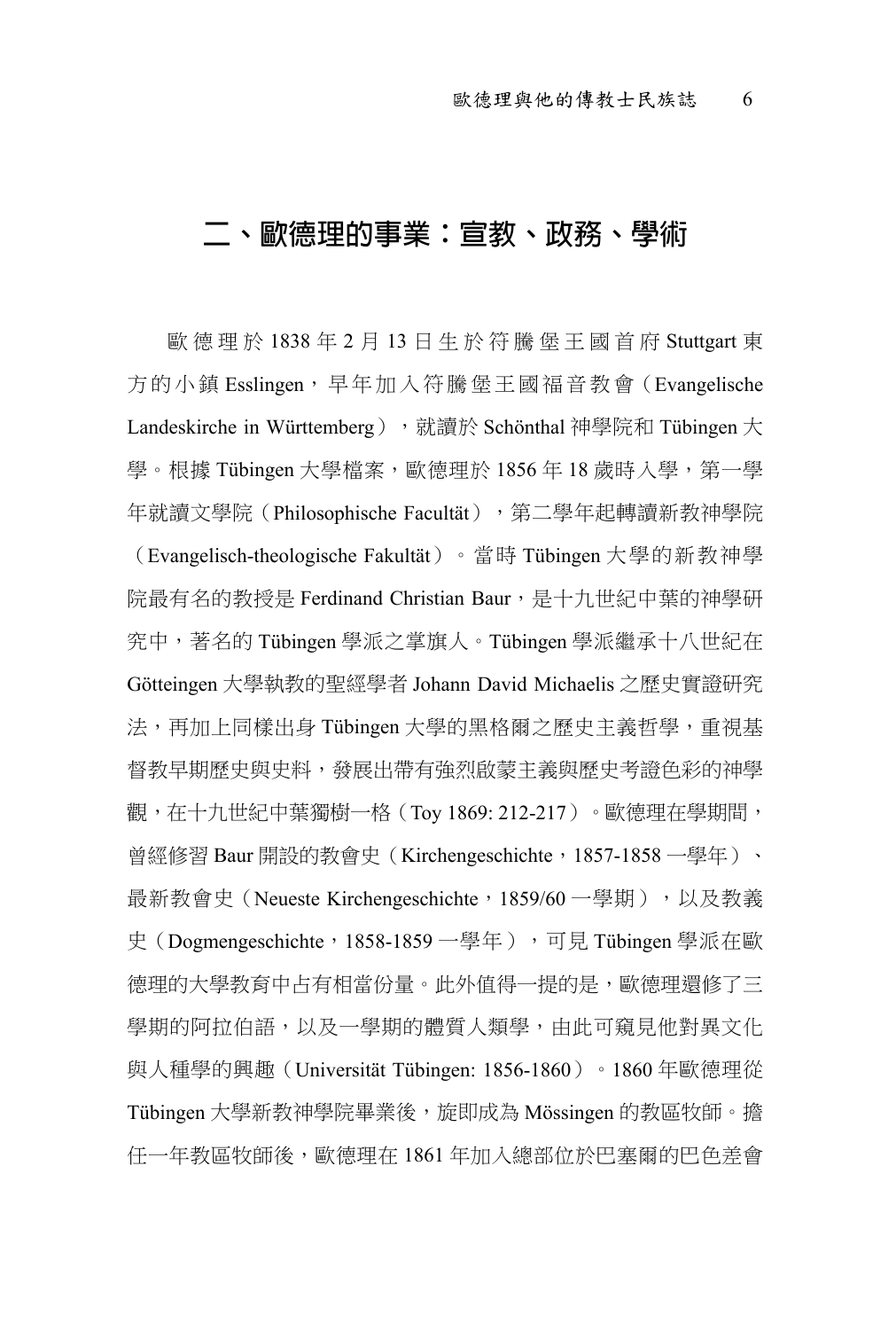(德: Die Basler Mission;英: The Basel Mission),並且和另一位傳教 士邊德志(Heinrich Bender)一起被派往中國傳教(Wong 1996: 21)。

歐德理在 1862 年抵達香港時,巴色差會已經有瑞典人韓山明 (Theodore Hamberg, 1819-1854,或譯「韓山文」)和德意志人黎力 基(Rudolf Lechler, 1824-1908)、韋永福(Phillip Winnes)等三位先 驅者在廣東的客家地區傳教。其中韓山明在香港遇到洪秀全的侄子洪 仁玕,從洪仁玕處得到許多太平天國的情報,並以此基礎在 1854 年出 版 *The Visions of Hung-Siu-tshuen: and Origin of the Kwang-si Insurrection*

(Hamberg 1854)。這本書也讓「客家」(Hakka)這個族群隨著太平 天國成為西方人士注意的焦點。歐德理抵達香港時,太平天國已經接 近尾聲,傳教的環境也隨 1860 年簽訂的北京條約而大有改善。歐德理 最先派駐的傳教點是鄰近香港的新安縣李朗(今深圳市之一部分), 這裡在 1850 年代已經由巴色差會傳教士建立起穩固的傳教基礎。1862 年年底歐德理到李朗和韋永福一起工作,並在 1865 年 2 月韋永福因病 離職後獨自在此工作一陣子(Schlatter 2008: 70-71)。但歐德理與曰字 樓女館 (Diocesan Native Female Training School)校長伊頓 (Mary Ann Winifred Eaton, 任期 1862-1866) 交往並論及婚嫁的事情提早曝光, 卻 使他不得不離開巴色差會。

一時在中國無依無靠的歐德理,獲得英國傳教士理雅各(James Legge)和湛約翰(John Chalmers)支持,他們強力推薦身兼傳教 士、神學家、研究者等多重能力的歐德理進入倫敦傳道會(London Missionary Society)。歐德理也自請負責倫敦傳道會在惠州府博羅縣的 傳教事務,歐德理已經學了兩年半客語,而這正是博羅一帶教徒所說的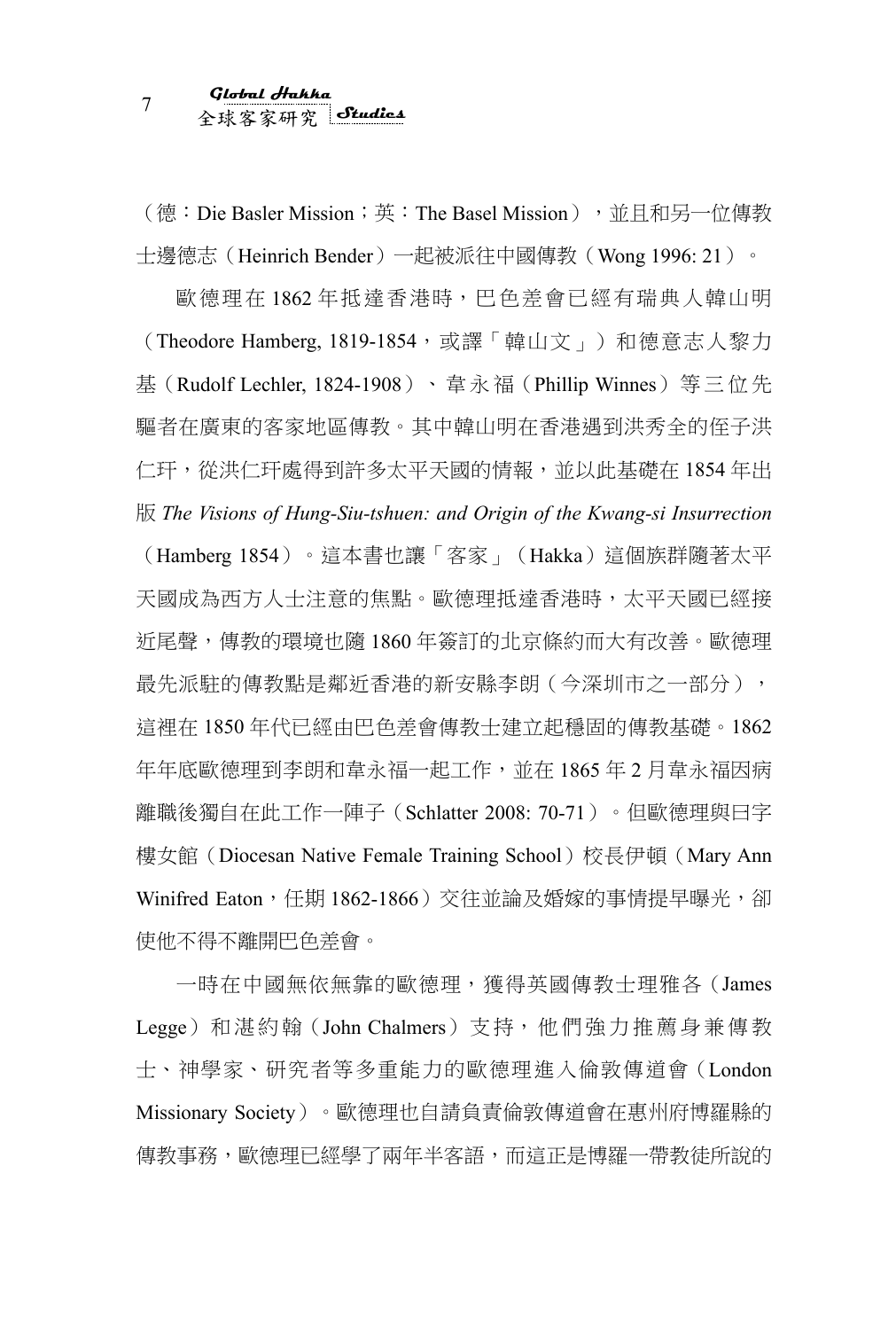語言,所以他在博羅可以馬上進入狀況(Eitel 1865)。但在他於博羅找 到可以長期居住的地方之前,理雅各和湛約翰建議歐德理應該待在廣州 而非香港,因為廣州與博羅間有水運聯絡,比香港方便許多(Legge and Chalmers 1865)。

離開巴色差會的歐德理等於也離開了在華的德語社群的支持,從此 他的事業都與英國的宗教、學術和政治事務有關。1870 年歐德理離開 博羅的傳教駐地回到香港,並越來越投入學術和政務。1875 年香港總 督堅尼地(Arthur Edward Kennedy)任命歐德理為 Director of Chinese Studies,負責考核欲進入香港政府服務的英國人的中文能力。次任總督 軒尼詩(John Pope Hennessy)進一步任命歐德理為教育司監督(Inspector of Schools)和總督中文秘書。1879年歐德理正式向倫敦傳道會辭職, 專任於政務。但是歐德理在軒尼詩總督任內後期捲入醜聞,使他的仕途 蒙上陰影。作為一個德意志人,歐德理在港英政府中本來就是個外人, 再加上軒尼詩總督醜聞的影響,他再也不受信任。但即使不再是總督側 近,他仍擔任了二十多年的教育司監督,對香港教育制度的建立有所貢 獻 ( Wong 1996: 23 ) 。1897 年歐德理從香港政府退休,全家搬到澳洲 Adelaide,1908 在當地逝世。

不過歐德理在學術上的成就可以彌補他在政治上的缺憾,他主要學 術著作都是出版於 1870年代,這些著作在歐德理去世後 Pearce (1909: 214-19)的紀念性傳記中皆有提及。1870 年他出版 *Hand-book of Chinese*   $\mathit{Buddhism}$  (Eitel 1870), 為當時漢傳佛教研究的重要著作。這是一本 百科全書式的手冊,以梵語佛教辭彙作為詞條,每條中有漢語的對譯和 英語的解釋。卷末附有漢語、巴利語、僧伽羅語、藏語、蒙古語、緬甸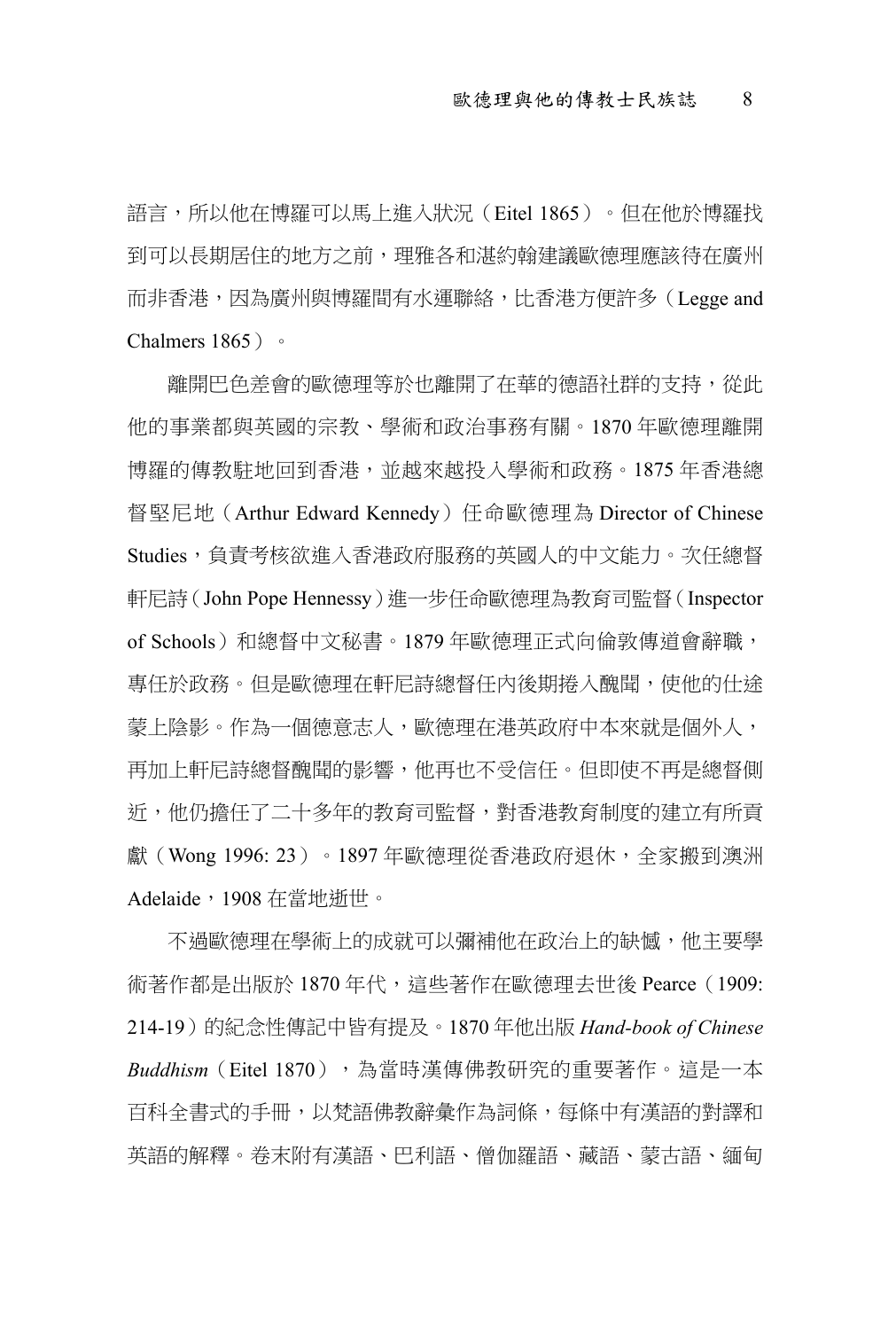語、泰語的索引。但除了漢語以外,其他各種語言的索引僅列有與該語 言有關的條目。1871 年歐德理以 *Hand-book of Chinese Buddhism* 的學術 成就獲得母校 Tübingen 大學頒發博士學位。1877 年出版粵語詞典(Eitel 1877), 1878年出版關於風水的研究 (Eitel 1878)。除了宗教和語言 的研究外,歐德理在史地研究上也有貢獻,其中最重要的成果是 1895 年出版的 *Europe in China: the History of Hongkong from the Beginning to the Year 1882*(Eitel 1895)。這本書在正式出版前已經在 1892 年至 1896 年間在他主編的《中國評論》上連載。不過我們也知道歐德理在此 之前已經寫過〈客家達人民族誌略〉和〈客家歷史大綱〉兩篇論文,只 是未能集結成書,所以發表才不到十年就已經成為稀見文獻。1878 年 黎力基在《教務雜誌》(*The Chinese Recorder*)發表〈客家漢人〉("The Hakka Chinese")時,提及歐德理在《中日釋疑》發表的〈客家漢人民 族誌略〉已經不易見到,所以他才需要另作論文介紹客家人(Lechler 1878: 353)。

歐德理除了勤於著述,在 1870 年代出版多種宗教和語文研究之外, 他在 1865 年轉籍倫敦傳道會後也參與《中日釋疑》和《中國評論》這 兩個十九世紀重要漢學期刊的編輯。〈客家漢人民族誌略〉和〈客家歷 史大綱〉兩篇文章就分別在這兩份期刊上出版。《中日釋疑》的原文 標題為 *Notes and Queries on China and Japan: A Monthly Medium of Intercommunication for Professional and Literary Men, Missionaries and Residents in the East Generally*,從標題就可明顯看出這份期刊受到 1849 年 11 月 在英國發刊的 *Notes and Queries: A Medium of Inter-communication of*  Literary Men, Artists, Antiquaries, Genealogists 所影響, 兩份期刊連排版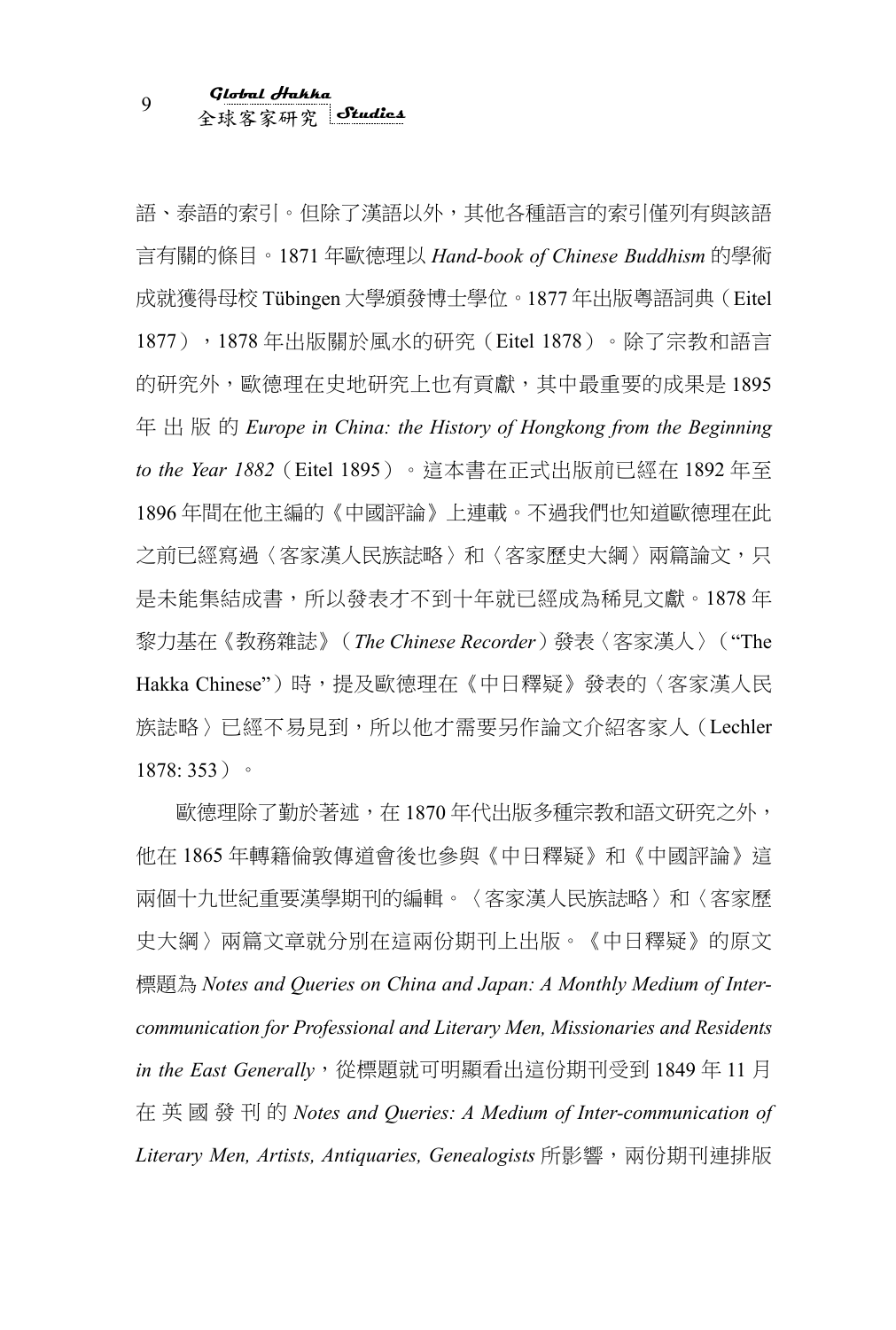都幾乎一樣。這類期刊有點像現在的 BBS 討論區,讀者可以將自己的 問題投稿到該刊公開尋求解答,研究者則可以回答讀者的問題,或是發 表自己的著作,該刊甚至還有徵求買賣書籍的廣告欄和通訊欄。從《中 日釋疑》1867年1月第一號的發刊詞 ("Introductory Notice") 可知,這 份刊物要填補介於報紙與書籍之間的空缺,因為許多住在中國和日本的 洋人有將所見所聞記錄下來的習慣,但這些紀錄(notes)往往超過報紙 容許的篇幅,而記錄者本身又無意投入額外的精力於出版書籍上,所以 這份刊物就提供這些人一個分享研究、交換問題的空間。歐德理的〈客 家漢人民族誌略〉就是《中日釋疑》上的典型文章之一。《中日釋疑》 發行四年後因主編返回歐洲而停刊。但 1872 年繼起的《中國評論》(*The China Review, or Notes & Queries on the Far East*)在執筆群和內容上都 繼承了《中日釋疑》,並在精神上繼承當時一度停刊的《教務雜誌》和 更早期由美國傳教士主編的《中國叢報》(*The Chinese Repository*)。 除了原有的紀錄和問答 (queries and replies) 外,比較長的學術文章 (paper)現在則獨立出來,置於紀錄和問答之前。歐德理也從 1876 年 起擔任《中國評論》的主編長達 20 年,直到 1896 年出版第 22 卷第三 號後才卸任(王國強 2007:26)。《中國評論》上曾經刊載多篇關於 客家的文章,內容包括語言、民歌、俗語,1893年還曾重印歐德理的〈客 家漢人民族誌略〉的頭兩節。《中國評論》曾有過兩篇關於客家源流的 文章,分別是歐德理的〈客家歷史大綱〉(Eitel 1873)和另一位巴色差 會傳教士畢安 (Charles Piton, 1835-1905)的〈論客家人的起源和歷史〉 ("On the origin and history of Hakkas", Piton 1874)。後者對前者有所 評論與質疑,但更深入的討論應留到後文。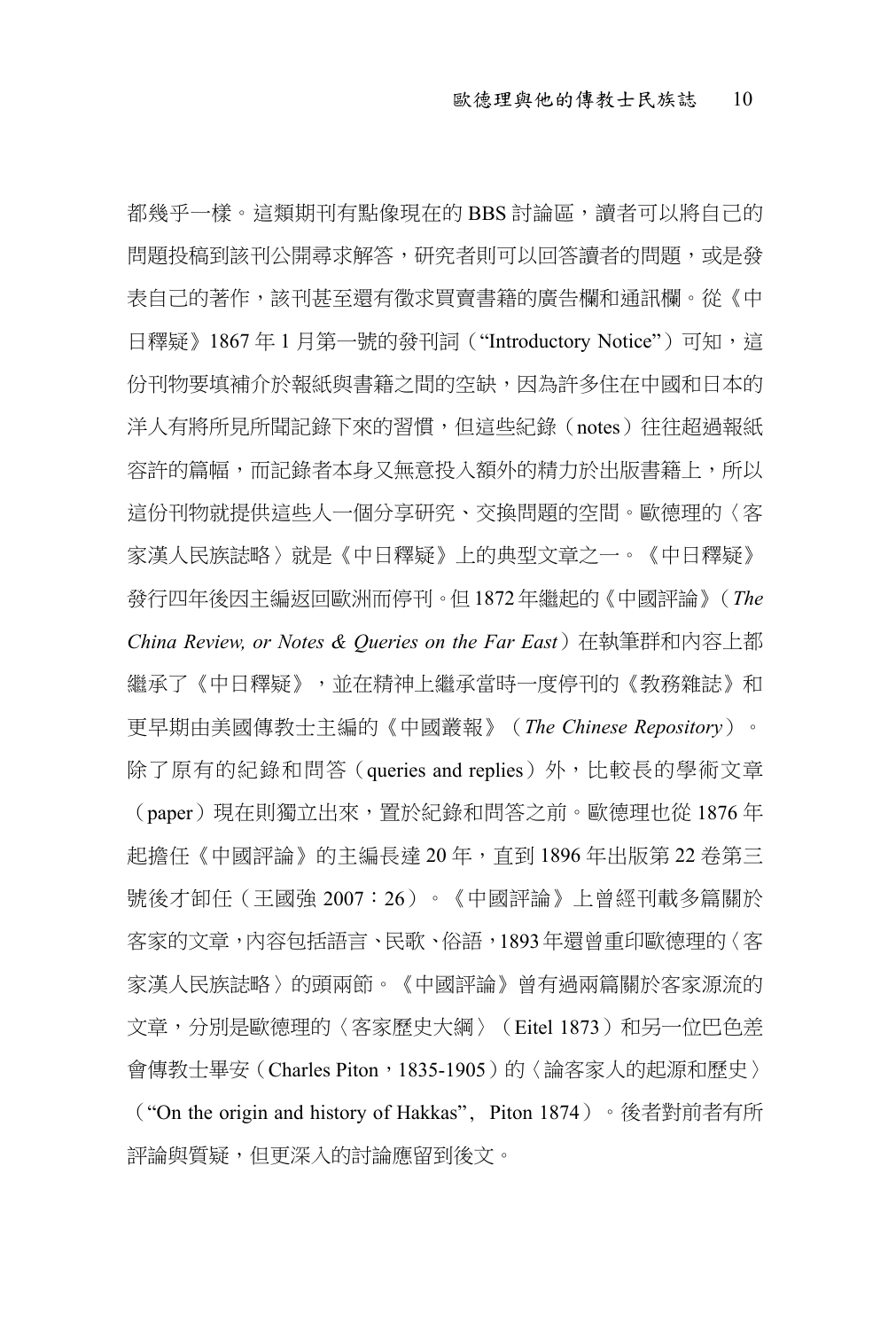#### **三、歐德理的 "Ethnographical Sketches"**

〈客家漢人民族誌略〉是歐德理在中日釋疑上發表過最長的一篇文 章,也是他在 1870年搬回香港之前,專任於倫敦傳道會博羅傳教點時 最主要的作品。不過看到原文標題 Ethnographical Sketches,我們必須有 所警覺,因為時代背景不同,歐德理說的民族誌與二十世紀以降蓬勃發 展的「民族誌」有相當巨大的差距。歐德理選用 Ethnographical Sketches 這個標題,應該是受到德語學術用語影響的結果,其源頭可以上溯至歐 洲啟蒙時代的學術傳統。德語學界民族誌學的成立,Göttingen 大學教 授 August Ludwig von Schlözer 扮演重要角色。Schlözer 在 1769 年就任 教授後,就把目光放在人類文化的發展,捨棄王侯大事的歷史敘述, 將人類文化系統地整理分類,並提出 Ethnographie/ Völkerkunde(民族 誌學)作為研究普世人類的新方向。Ethnographie 是希臘文詞根 ethnos (人群)和 grapho (書寫)的組合,可能是十八世紀早期出現的德語詞 Völkerbeschreibung (複數的「民族」加 Beschreibung 「描述」)的希臘 化對譯。Völkerkunde 則是 Völker 和 Kunde(知識)的複合詞。從構詞 上便可知道這個新學科的研究對象包含許多民族。1771 年 Schlözer 出版 《普通北方史》(*Allgemeine Nordische Geschichte*),強調人群更重於 當時統治他們的國家,作為其自身文化史觀的實踐。因此,Vermeulen 以《普通北方史》為民族誌學發展的里程碑,將民族誌學正式從歷史學 中獨立的年代定於 1771 年(Vermeulen 1995: 42-45)。

德語的 Ethnographie 在英語中的對應詞是 ethnography, 這兩個詞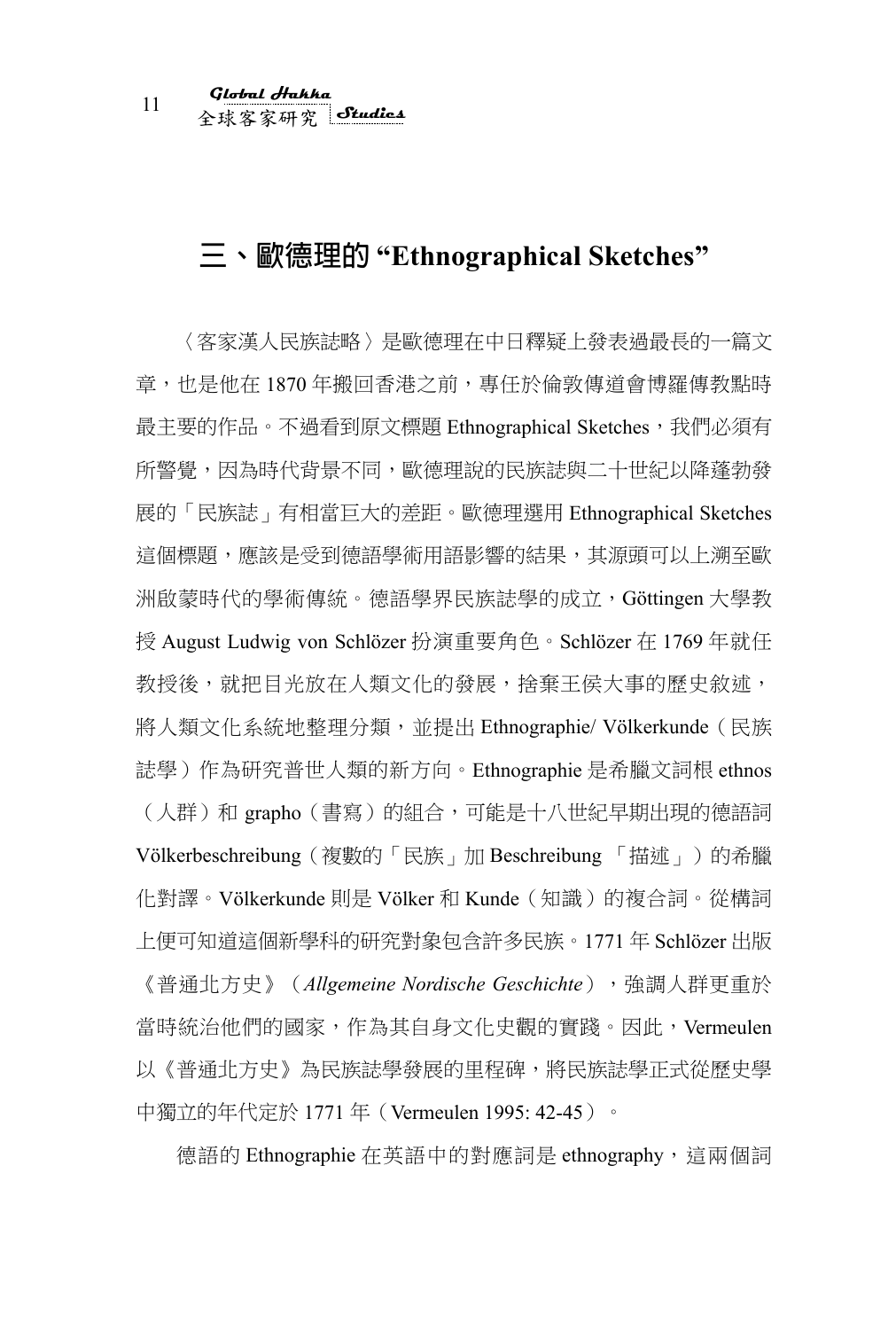到十九世紀中還是可以互換的同義詞。但是在十九世紀末的英國學界, ethnography 逐漸發展成為一種社會科學研究方法,並在社會學和人類 學研究中被廣泛應用,並在二十世紀初由馬凌諾斯基做出經典研究, 成為今日的面貌。從歐德理的生平分析,他在意外轉籍倫敦傳道會之 前,教育和事業都是在德語圈內進行,所以他為描述客家人的論文所選 用的標題 "Ethnographical Sketches of the Hakka Chinese", 應該放在德語 學界的 Ethnographie/ Völkerkunde 之下來理解。但是在十九世紀中葉, ethnography(英)、Ethnographie (德)、Völkerkunde(德)三個詞還 有對譯關係,所以歐德理對客家人做的 völkerkundliche Skizzen (民族誌 速寫),就可以直接對譯為 ethnographical sketches。

除了透過對標題的分析來理解歐德理〈客家漢人民族誌略〉的學術 脈絡,我們也必須檢查這篇文章所觸及的主題,並且與德語和英語學術 傳統下的民族誌學研究主題比較,以釐清歐德理所受的影響。先從德語 的民族誌學傳統開始,前文提及 Göttingen 大學教授 Schlözer 在 1770 年 代將民族誌學建立為一個獨立學科之後,十八世紀末民族誌學期刊蓬勃 發展,當時重要的期刊編輯之一 Theophil Friedrich Ehrmann 的學術成果 也標誌了德語民族誌學傳統在十八、十九世紀之交的一個高峰。在這 之中,Ehrmann 在 1808 年發表的〈普遍與特定民族學大綱〉("Umriss der Allgemeinen und Besonder Völkerkunde")一文,可說是對德語民族 誌學研究方法的一個總整理(Vermeulen 2015: 344-347)。Ehrmann 在 這篇文章開宗明義就指出 Völkerkunde 就是 Ethnographie,接著他揭示 了下列十二個研究主題 (Ehrmann 1808: 14-24):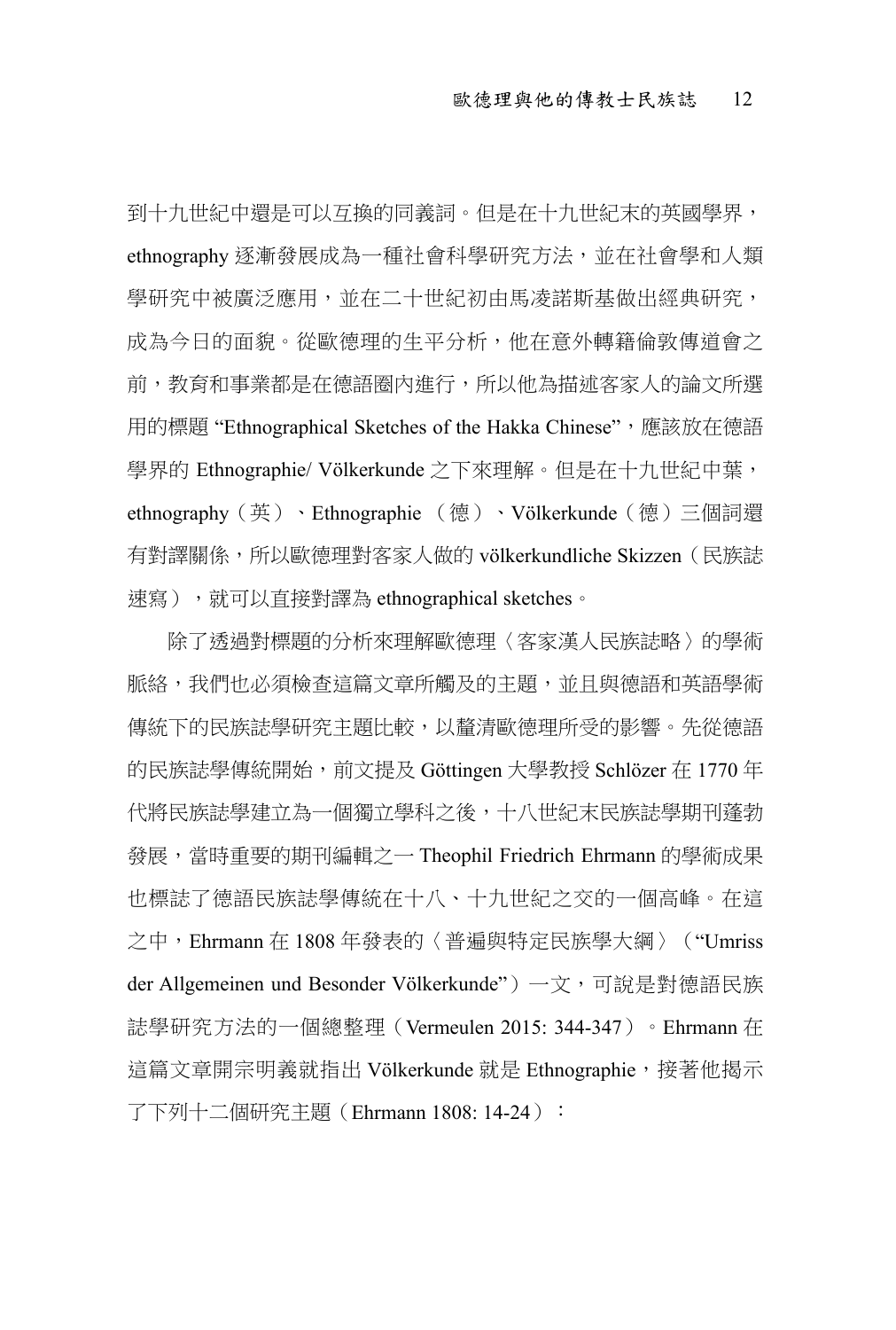- 1. 語言(Die Sprache)
- 2. 體型(Die Leibesgestalt)
- 3. 道德心理特質 Der sittliche Character)
- 4. 生活方式(Die Lebenweise)
- 5. 飲食(Die Nahrung)
- 6. 服裝(Die Kleidung)
- 7. 居住(Die Wohnungen)
- 8. 人倫與道德觀(Sitten und Geziemlichkeiten)
- 9. 特有的風俗與慣習(Besondere Sitten & Gebraeuche)
- 10. 文明程度(Buergerliche Verfassung)

11.信仰、偏見、迷信與宗教觀念(Meinungen, Vorurteile, Superstition & Religionsbegriffe)

12. 文化現況(Der gegenwaertige Stand der Cultur)

這十二個研究主題和二十世紀的民族誌(ethnography)有很大的差 異,只有第八項和第九項勉強可以算作兩者間的重疊部分,其他內容也 帶有歐洲中心主義的色彩。但是〈普遍與特定民族學大綱〉於 1808 年 提出,和二十世紀以降的民族誌間的巨大差異純屬意料中之事。

另一方面, 畢國畢文化體驗的旅行者所寫下的紀錄, 往往隨觀察 者的興趣而有所變化,讓依靠旅行者收集的資料做研究的學者感到相 當不便。解決個別記錄者差異的方法是設計統一的問卷。這樣的做 法有很長的歷史,早在 1587 年就有德意志人 Albrecht Meier 寫了一 份 21 頁的小冊子建議旅行者應該觀察的主題(Hodgen 1964: 187)。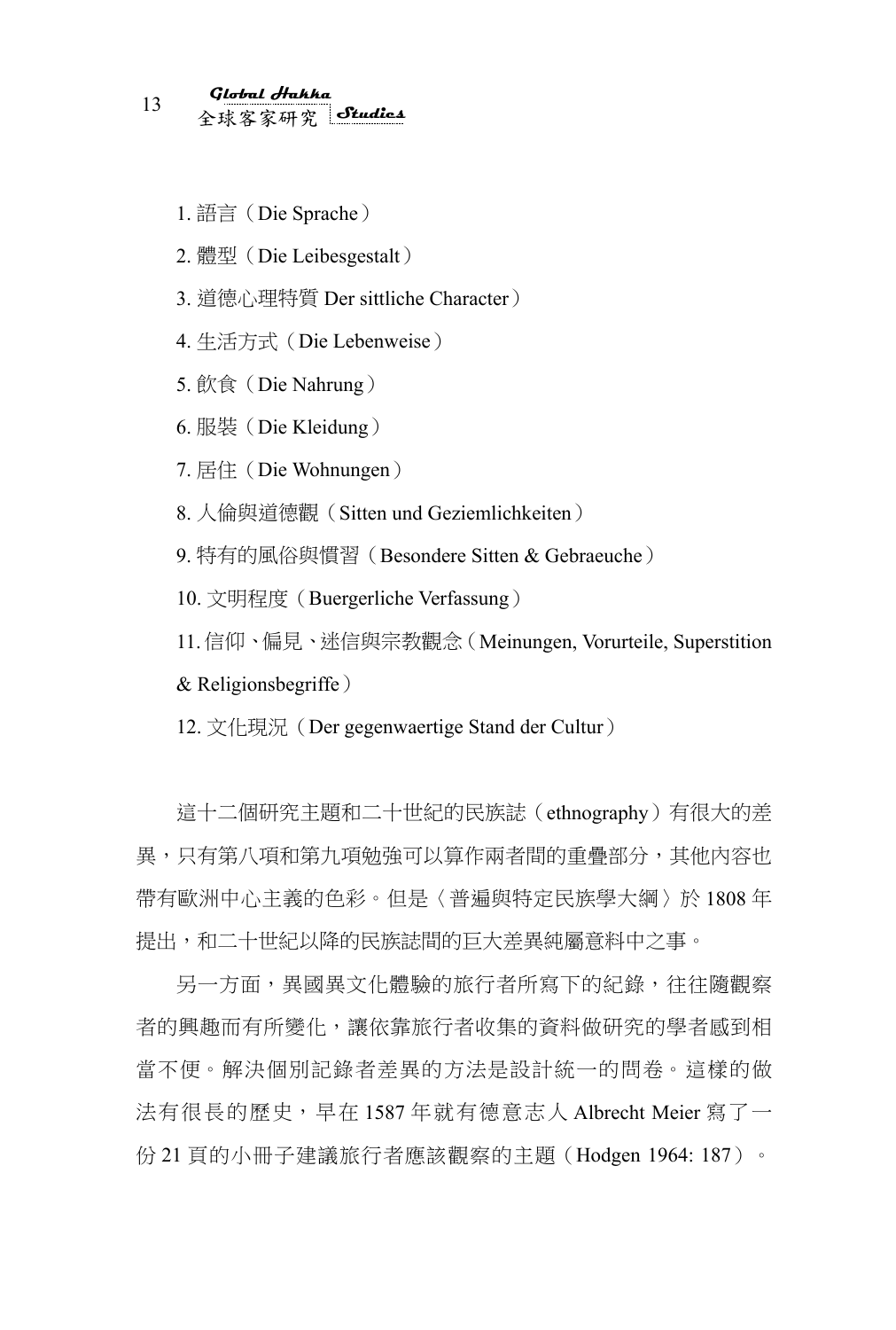到了十九世紀上半葉,對民族學研究影響較大的問卷,先有法國學者 Joseph-Marie Degerando 於 1800 年出版的《觀察野蠻民族應注意事項》 (*Considérations sur les diverses méthodes à suivre dans l'observation des peuples sauvages*),此問卷後來成為 1840 年巴黎民族學會(Société Ethnologique de Paris)發行的《給旅行者的指南》(*Instruction Generale Adressee aux Voyageurs*)的基礎。在英國方面,1839 年英國科學促進 協會 (British Association for the Advancement of Science) 組織委員會 编輯類似上述的指導手冊,提供前往海外的旅行者撰寫畢民族觀察的 指南,其成果為 1841 年出版的 *Queries Respecting the Human Race to be Addressed to Travellers and Others*,但其中有很多議題都取自 1840 年 巴黎民族學會的《給旅行者的指南》。1851 年英國科學促進協會和倫 敦民族學會(The Ethnological Society of London)合作編寫新版問卷, 成果為 1852 年發行的《民族學訪問手冊》(*A Manual of Ethnological Inquiry*)(Urry 1972: 45-46)。根據倫敦民族學會榮譽秘書 Richard Cull 在 1856 年的的報告,《民族學訪問手冊》幾乎已經配發到所有傳 教士的宣教基地,他樂觀地期待這能帶回許多可以促進民族學學術發展 的資訊(Cull 1856: 119)。雖然我們沒有直接的證據,但我們可以推測 1860 年代在廣東的倫敦傳道會傳教士曾經接觸《民族學訪問手冊》, 並有機會參考這份手冊進行民族學調查。《民族學訪問手冊》共有 103 個問題,分為以下 11 個調查主題(The Ethnological Society of London  $1854: 193-208$ :

- 1. 生理特質(Physical character)
- 2. 語言(Language)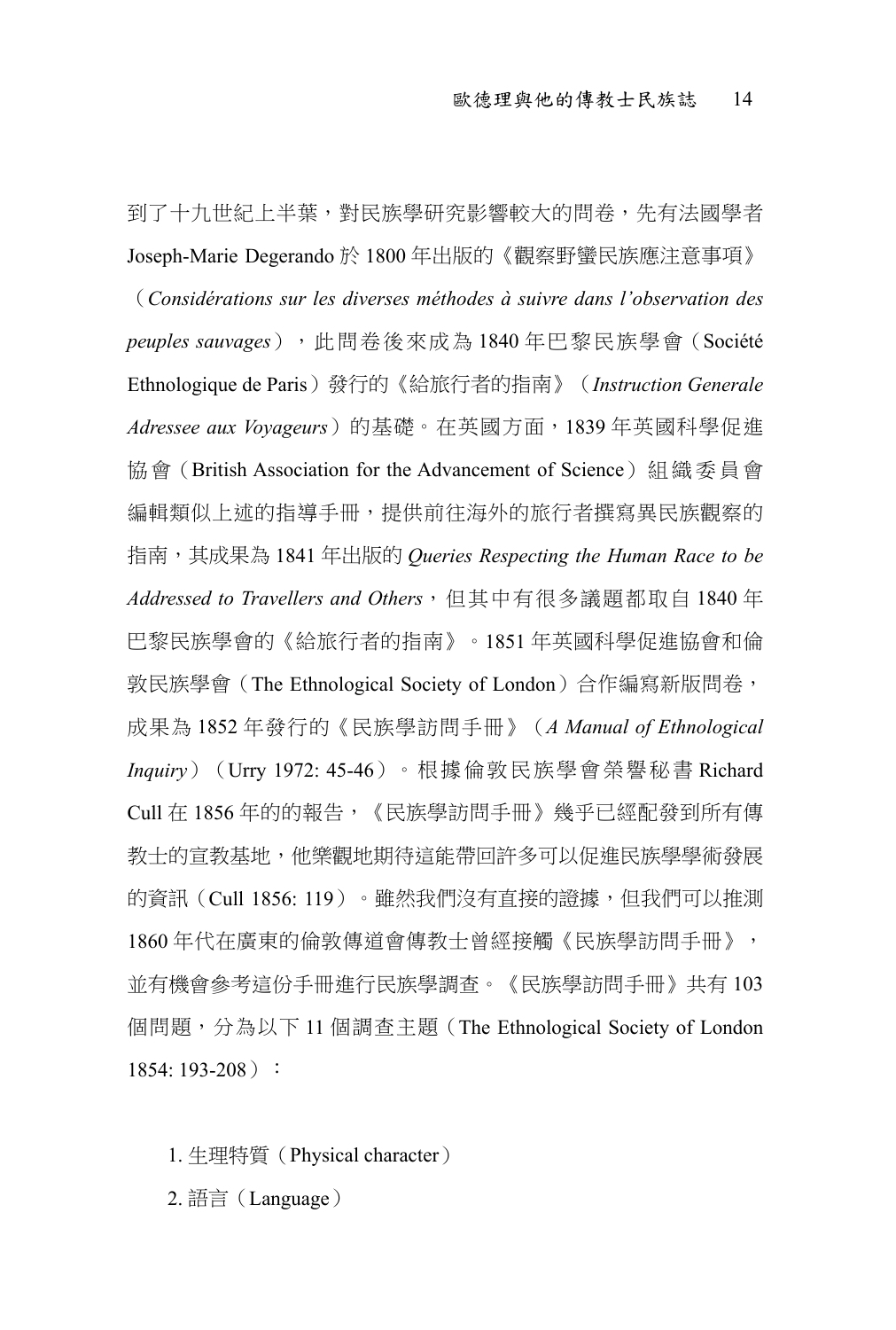3. 語法(Grammar)

4. 個人與家庭生活(Individual and family life)

5. 建築與遺跡(Buildings and monuments)

6. 工藝品(Works of art)

7. 家禽家畜(Domestic animals)

8. 政府與法律(Government and laws)

9. 地理與統計(Geography and statistics)

10. 外交與歷史關係 (Social relations)<sup>5</sup>

11. 宗教、迷信等等(Religion, superstitions, etc.)

圖 1 把歐德理在〈客家漢人民族誌略〉中選擇的主題與 Ehrmann 和 《民族學訪問手冊》的互相比較,可以呈現歐德理所受的影響。異民族 的語言和宗教信仰都是十九世紀民族學家關心的主題,當然〈客家漢人 民族誌略〉也對此有所描述,而且特別強調客家宗教的特色,這可能也 和歐德理身為傳教士的立場有關。除了三者共通的部分之外,異民族的 心理特質、社會組織、生活方式等主題 Ehrmann 和歐德理有比較多的 共通處。歐德理用兩期的篇幅描述客家人的特質、風俗、習慣,內容和 Ehrmann 提出的幾項主題皆有呼應。《民族學訪問手冊》雖然也觸及此 一主題,但《民族學訪問手冊》特別強調生命禮俗的部分,飲食和服裝 在《民族學訪問手冊》中各只有一題的篇幅。《民族學訪問手冊》對建 築和遺跡特別列出,這部分在〈客家漢人民族誌略〉只有約略提及而已。 因此在心理特質、社會組織、生活方式等主題上,歐德理所受德語學術 傳統的影響還是多於英語學術傳統。另一個歐德理受德語學術傳統影響

<sup>5</sup> 雖然字面上是「社會關係」,但依照問卷內容譯為「外交與歷史關係」較佳。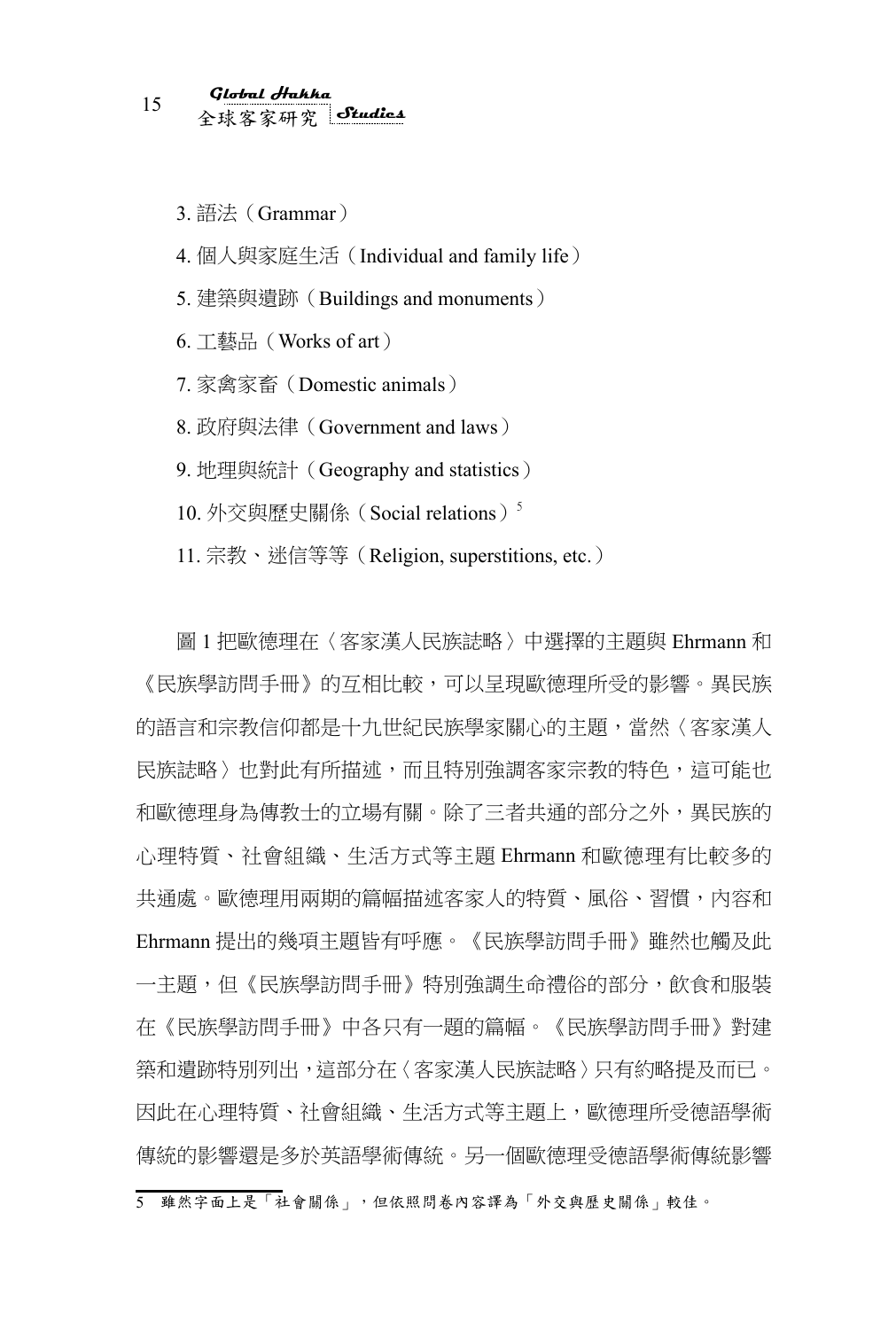的是對民俗藝術的重視,他花了三期的篇幅介紹客家民歌,甚至還在文 中為自己堅持出版這部分的資訊辯護(顯然有些讀者不大感興趣)。《民 族學訪問手冊》對文學作品並不重視,只在個人與家庭生活中問到生命 禮俗有關的詩歌;《民族學訪問手冊》比較關心的是非語言類的民俗藝 品。不過歐德理在〈客家漢人民族誌略〉的第一號就討論了客家人與廣 東省各民族之間的關係,以及他們各自的來源。這部分呼應《民族學訪 問手冊》問的「外交與歷史關係」,而且是 Ehrmann 沒有提出的主題。

| Ehrmann       | Eitel            | 《民族學訪問手冊》   |  |
|---------------|------------------|-------------|--|
| 1. 語言         | Article 2 語言     | 2. 語言       |  |
|               |                  | 3. 語法       |  |
|               | Article 2 最後一段   | 9. 地理與統計    |  |
| 3. 道德心理特質     |                  |             |  |
| 4. 生活方式       | Article $3 & 4$  |             |  |
| 5. 飲食         | 客家人的特質、風俗、       | 4. 個人與家庭生活  |  |
| 6. 服裝         | 習慣               |             |  |
| 8. 人倫與道德觀     |                  |             |  |
| 7. 居住         |                  | 5. 建築與遺跡    |  |
| 9. 禮俗與民俗藝術    | Article 5 客家民歌   |             |  |
| 11. 信仰、偏見、迷信與 | Article 6 客家宗教   | 11. 宗教、迷信等等 |  |
| 宗教觀念          |                  |             |  |
|               | Article 1 廣東省各民族 | 10. 外交與歷史關係 |  |
| 10. 文明程度      |                  | 8. 政府與法律    |  |
| 12. 文化現況      |                  |             |  |
| 2. 體型         |                  | 1. 生理特質     |  |
|               |                  | 6. 民藝品      |  |
|               |                  | 7. 家禽家畜     |  |

圖 1 比較歐德理〈客家漢人民族誌略〉的主題選擇、Ehrmann 代表的德 語民族學傳統,以及倫敦民族學會的《民族學訪問手冊》代表的英語民 族學傳統。

資料來源: Ehrmann 1808: 14-24; Eitel 1867b-1867i, 1868a-b, 1869; The Ethnological Society of London 1854: 193-208. 筆者製圖。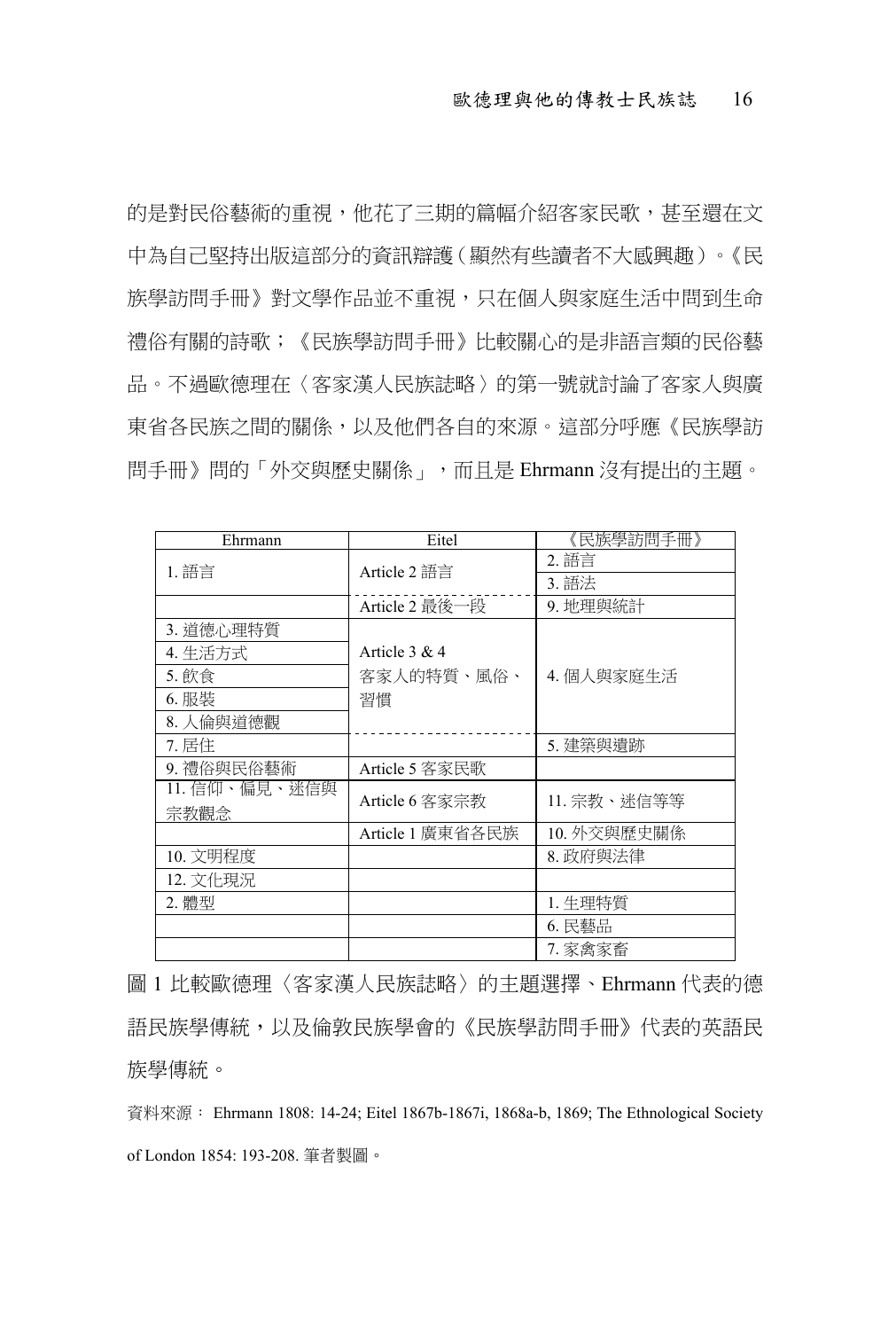# 全球客家研究 <sup>17</sup> **Global Hakka Studies**

在此也可以附帶一提歐德理沒有選用的主題。Ehrmann 和《民族學 訪問手冊》都提到調查異民族的生理特徵和文明開化程度,但在〈客 家漢人民族誌略〉中幾乎沒有提及這兩個主題。這可能是〈客家漢人 民族誌略〉的寫作脈絡是介紹漢人(Chinese)這個大類之下客家族群

(Hakkas),所以在生理特徵上歐德理只簡單交代客家人不是被同化的 韃靼人,是純種的漢人 (thorough-bred Chinese),如此而已。至於文 明開化程度,因為客家人是中華帝國的一份子,而這個古老文明的政治 和法律當時已經有夠多的文獻可以參考,所以在此歐德理也沒什麼可說 的。他只有引用本地人 (Puntis,說粵語的廣東人)對客家人的偏見, 說本地人常罵客家人是「半蠻夷」(semi-barbarian),但歐德理強調這 是充滿偏見的看法,無法完整反映現實。

總結來說,在德語學術傳統中受教育的歐德理,他在〈客家漢人民 族誌略〉的主題選擇受德語民族學傳統的影響較深。雖然他應該有機會 接觸到 1852 年由英國民族學界設計的《民族學訪問手冊》,〈客家漢 人民族誌略〉也確實有和《民族學訪問手冊》共通的部分,但相較之下 《民族學訪問手冊》對歐德理的影響是比較小的。

#### **四、歐德理〈客家漢人民族誌略〉內容評述**

歐德理〈客家漢人民族誌略〉是在《中日釋疑》上連載的文章(表 1),但他一開始似乎沒有完整的寫作計畫。例如描述客家人的特質和 風俗習慣的部分,連載兩號,編號則分別為三和四;客家民歌和的客家 宗教各分三個月和四個月刊載,但是長達七個月的篇幅卻只編為五和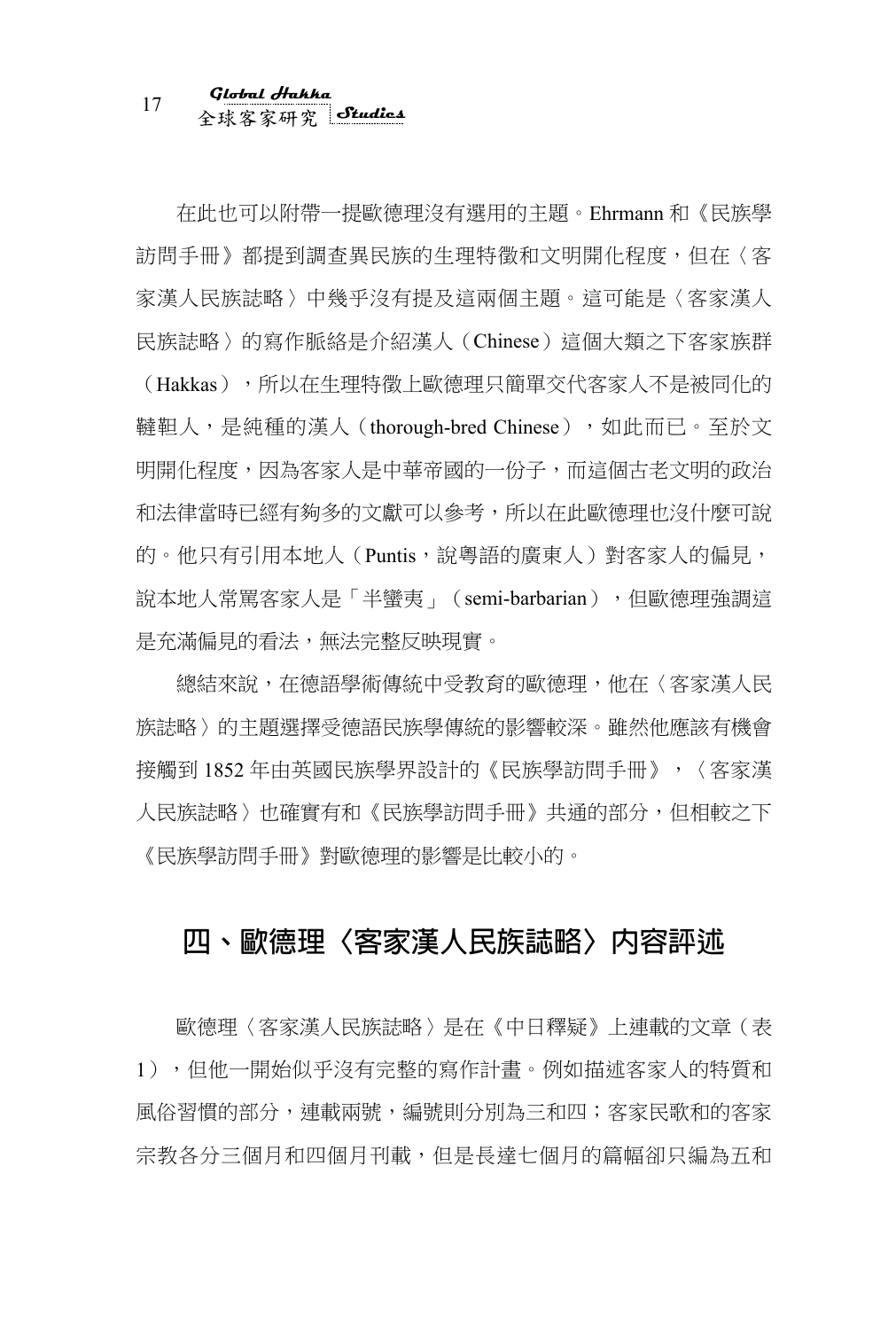六。從標題重複和編號原則前後不一致的現象來看,歐德理似乎只是像 《中日釋疑》的發刊語(1867)所說的,寫下他在亞洲的所見所聞, 把客家人這個獨特的族群透過《中日釋疑》分享給同時代的歐洲文士

(literary men)而已。除此之外,雖然〈客家漢人民族誌略〉從 1867 年5月開始每月連載,但當年底第12號刊載〈客家人的宗教(一)〉 之後,續篇要等到 1868 年 10 月號才發表。因為這樣的出版過程,我們 應該要注意到〈客家漢人民族誌略〉的筆記性質,而非視其為一個完整 嚴謹的學術著作。

| 標題                                     | 中日釋疑》卷號        | 出版日期    |
|----------------------------------------|----------------|---------|
| Article I. 住在廣東省的各民族                   | Vol. 1 No. 5.  | 1867.05 |
| The Difference Races Inhabiting the    |                |         |
| <b>Canton Province</b>                 |                |         |
| Article II. 比較客家方言與廣東省其他               | Vol. 1 No. 6.  | 1867.06 |
| 居民的方言                                  |                |         |
| The Hakka Dialect Compared with the    |                |         |
| Dialects of the Other Races Inhabiting |                |         |
| the Canton Province                    |                |         |
| Article III. 客家人的特質、風俗、習慣,             | Vol. 1 No. 7.  | 1867.07 |
| 並與住在廣東省的其他種族比較                         |                |         |
| Character, Customs, and Manners of     |                |         |
| the Hakkas, Compared with Those of     |                |         |
| the Other Races Inhabiting the Canton  |                |         |
| Province                               |                |         |
| Article IV. 客家人的特質、風俗、習慣,              | Vol. 1 No. 8.  | 1867.08 |
| 並與住在廣東省的其他種族比較                         |                |         |
| Character, Customs, and Manners of     |                |         |
| the Hakkas, Compared with Those of     |                |         |
| the Other Races Inhabiting the Canton  |                |         |
| Province                               |                |         |
| Article V. 客家民歌                        | Vol. 1 No. 9.  | 1867.09 |
| Popular Songs of the Hakkas            | Vol. 1 No. 10. | 1867.10 |
|                                        | Vol. 1 No. 11. | 1867.11 |

表 1 歐德理〈客家漢人民族誌略〉的標題和出版資料。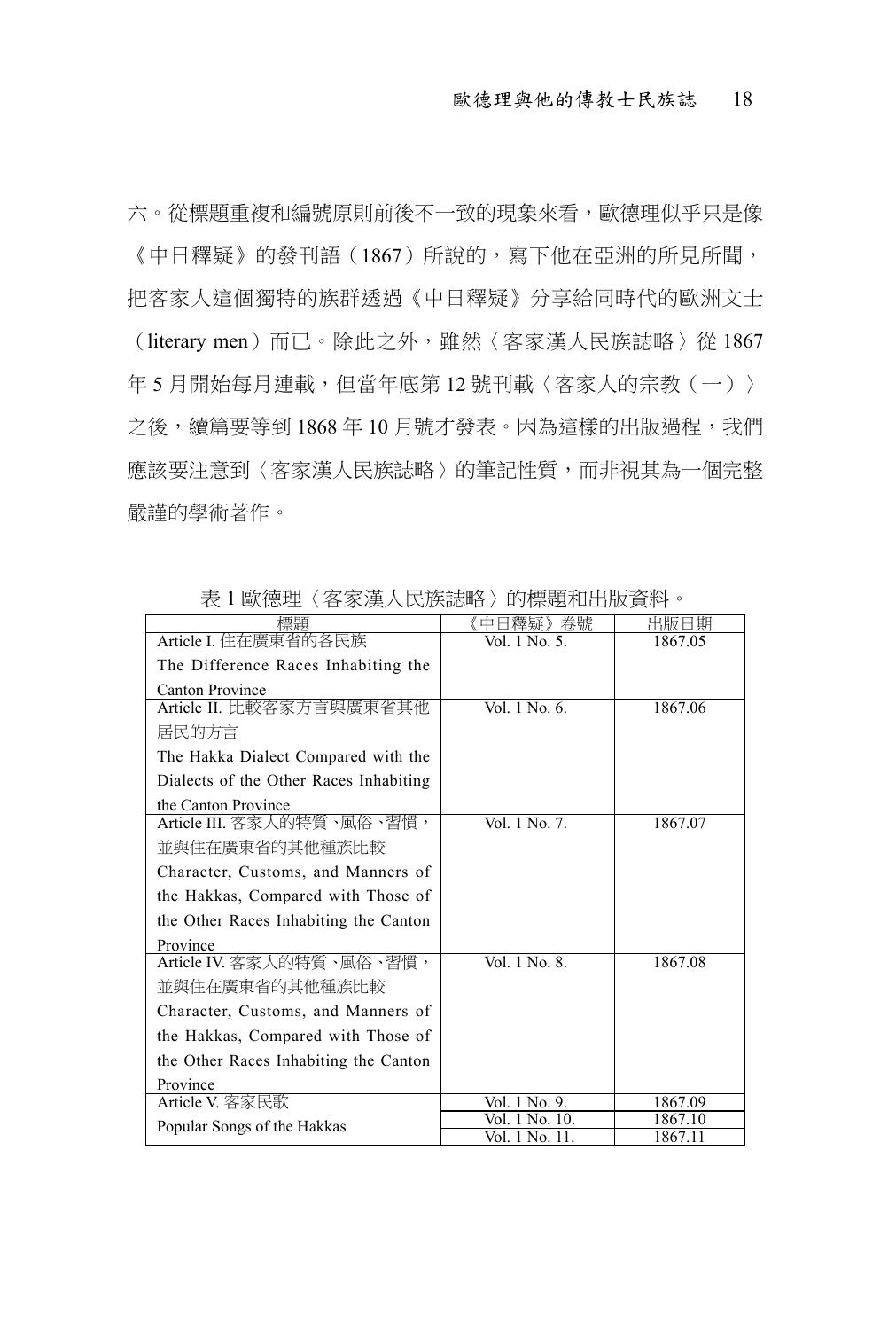# 全球客家研究 <sup>19</sup> **Global Hakka Studies**

| Article VI. 客家人的宗教    | Vol. 1 No. 12. | 1867.12 |
|-----------------------|----------------|---------|
| The Religion of Hakka | Vol. 2 No. 10. | 1868.10 |
|                       | Vol. 2 No. 11  | 1868 11 |
|                       | Vol. 3 No.     | 1869.01 |

資料來源:Eitel 1867b-1867i, 1868a-b, 1869,筆者整理。

另一點需要注意的是歐德理的田野範圍。我們知道歐德理寫作〈客 家漢人民族誌略〉的時候負責的是惠州府博羅縣的傳教事務,並且會往 返廣州,所以有幾篇是在廣州發稿的。歐德理當然知道客家人的大本營 是嘉應州,但整個嘉應州和潮州府、惠州府的客家地區主要是屬於巴色 差會的傳教範圍,已經轉籍倫敦傳道會的歐德理不會去那裡傳教,目前 也沒有紀錄顯示他在 1868 年以前曾經去嘉應州或閩西的客家地區常駐。 因此歐德理所描述的客家人,應該是他在博羅所觀察到的客家人。博羅 屬於客家人與本地人雜居交錯的地區,屬於林正慧(2013: 86)所稱的 「邊緣客域」。由於歐德理本身觀察範圍有限,所以我們不能要求〈客 家漢人民族誌略〉必須反映十九世紀中葉客家人的完整圖像。合理的閱 讀方法是將〈客家漢人民族誌略〉視為客家論述在十九世紀的各種早期 作品之一。這些早期作品可能出自客家人、非客家的漢人,或是外國人, 可能對客家人持正面、敵視,或是先入為主的觀念。因此,以下對歐德 理〈客家漢人民族誌略〉各節的題解,將著重於他選擇題材時所受的歐 洲學術影響、身分立場給他自己的侷限,以及歐德理的論點在當代和後 代所造成的影響。

#### **(一)Article I. 住在廣東省的各民族**

在這篇文章中,歐德理簡單說明客家人在廣東省內的分佈縣份,並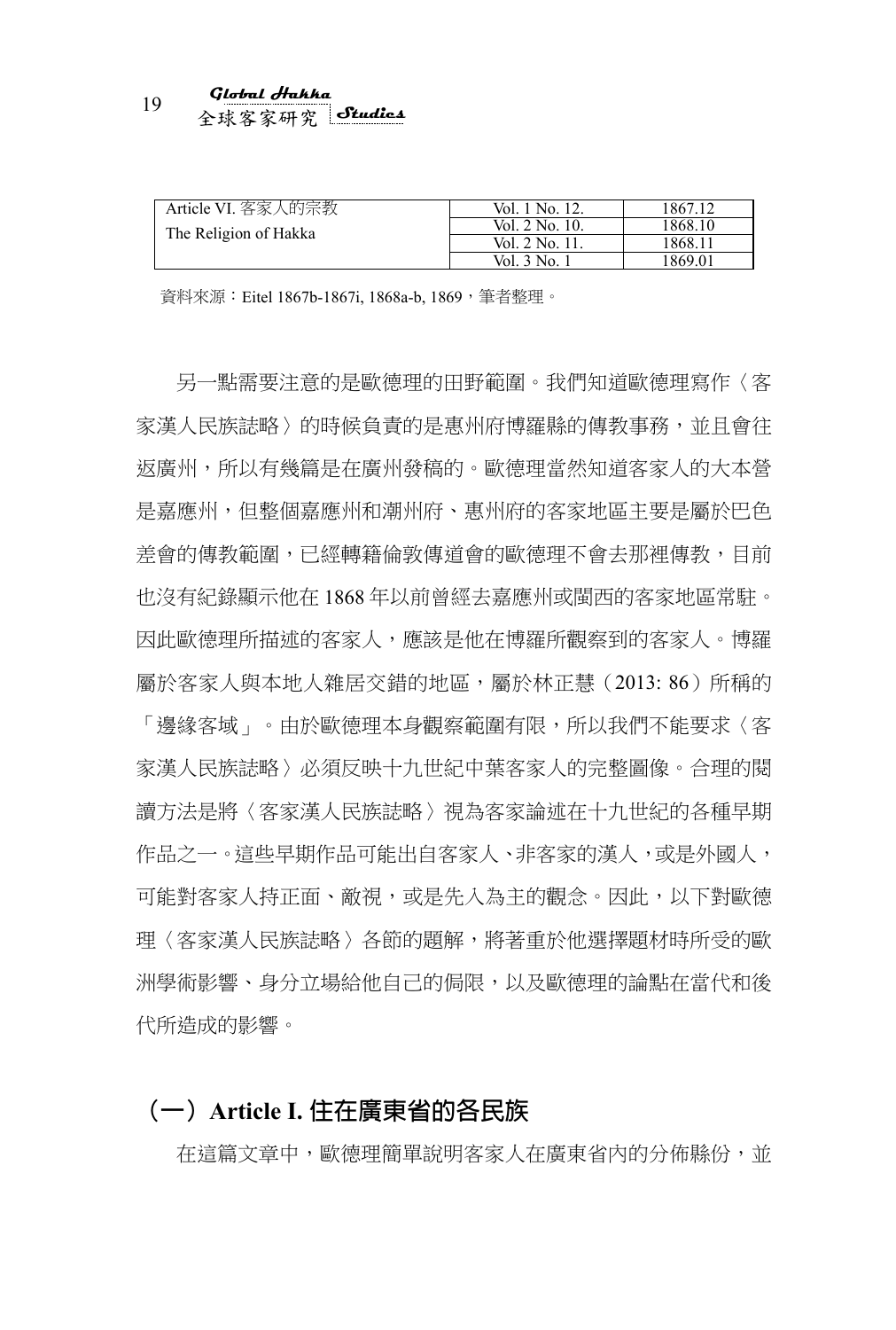用英格蘭史上的三次移民潮來作類比(Eitel 1867b)。英格蘭的原住民 是不列顛人,羅馬帝國撤出不列顛後,歐陸的薩克遜人在日耳曼大遷 徙時移入英格蘭,在公元七、八世紀時建立許多小國,之後九世紀亦有 丹麥人進軍英格蘭建立政權。這段時期的移民反映在英語和德語、荷蘭 語、丹麥語等條頓語系語言共有的同源詞中。但隨著 1066 年法國貴族 諾曼第公爵威廉入侵,諾曼人成為英格蘭的新統治者,造成民族構成 和語言文化上劇烈的改變。用英格蘭史來類比廣東省的歷史,對歐洲 人來說簡單易懂,因此在稍後的文獻中亦有人引用。例如 1890年底美 國浸信會秘書 Henry Clay Mabie 訪問潮州府的長老會客家傳教點時,就 引用歐德理的「英格蘭史類比」來描述廣東的族群概況(Mabie 1892: 84)。

不過在廣東省的族群關係上使用「英格蘭史類比」,其關鍵在於決 定各族群進入廣東的時間順序。在此歐德理顯然只運用各族群名稱和分 佈地區來推測其到達的順序。苗族(Miao-tse,苗子)分佈在深山與海 南島,所以被推定為最早的原住民。然後他從「本地人」(Puntis)這 個名號推測說粵語的族群是最早移入廣東的漢人,從「客家」推測客家 人是較晚到達的族群,顯然都是歐德理望文生義得出的結論。因為使用 材料單薄,歐德理在〈客家漢人民族誌略〉中對廣東各族群的描述顯得 稍嫌簡略,但歐德理在 1873 年發表,自稱用來補充〈客家漢人民族誌 略〉的〈客家歷史大綱〉中,他進一步運用族譜和口傳記憶將客家人進 入廣東的時間點繫於元代,暗示客家人進入廣東省的時間相對較晚,所 以進一步加強先前望文生義的得到的結論。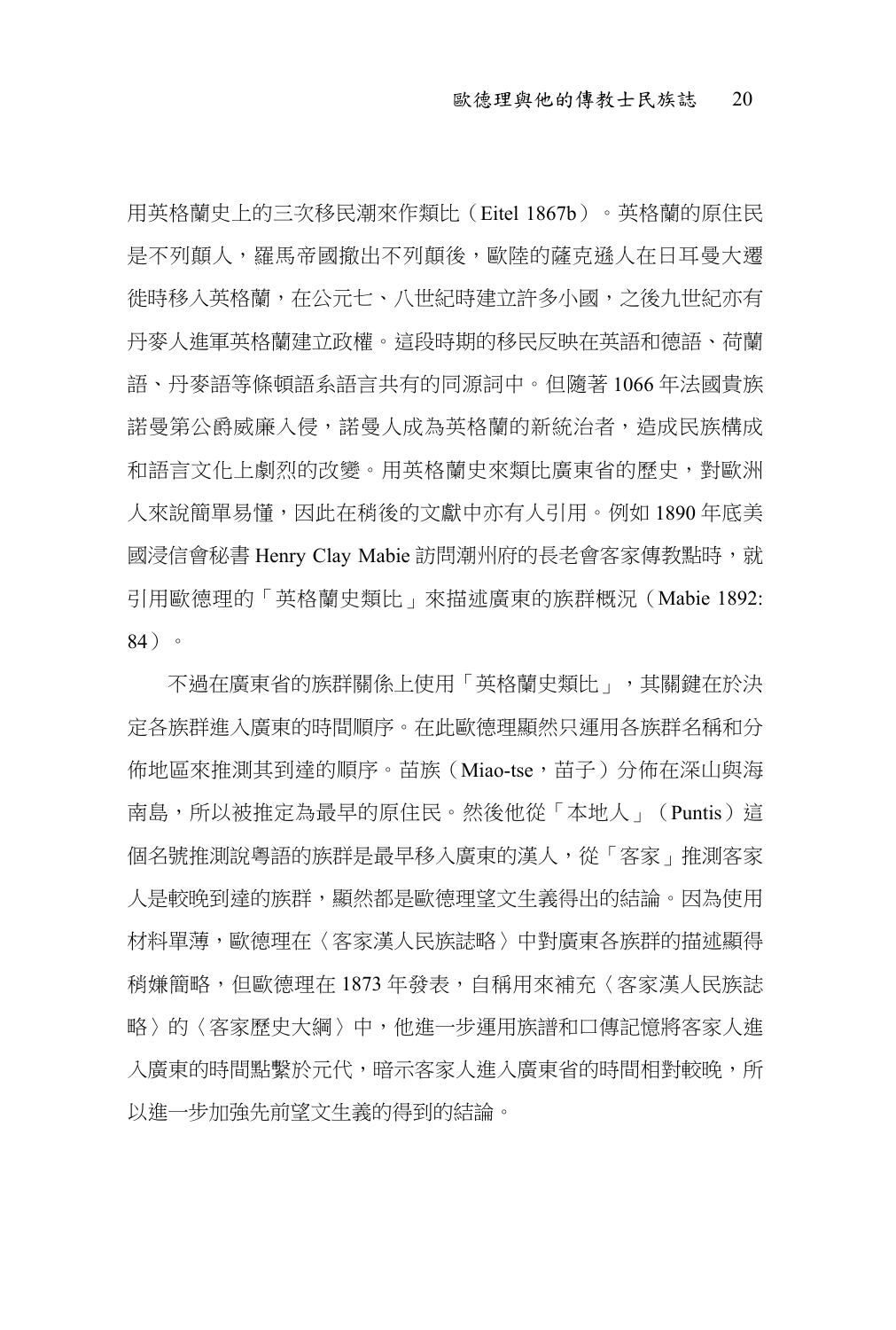全球客家研究 <sup>21</sup> **Global Hakka Studies**

#### **(二)Article II. 比較客家方言與廣東省其他居民的方言**

第二篇文章談客家語言(Eitel 1867c)。開頭歐德理先說明「客 家」這個詞的意義,並反駁認為客家人不是漢人的假說。這樣的內容似 乎應該出現在前一號,但放到第二號才解釋,可能也是連載文章的特 色;作者可以隨時補充之前說明不足的部分,並且回應前一號刊登後產 生的讀者意見。接下來歐德理進入正題,從歷史語言學的角度為客家語 在漢語系中的定位。這也是用語言學證據來支持客家人是「純種漢人」 (thorough-bred Chinese)的方法。

歐德理認為粵語、客語、官話三者都是從紀元一世紀時中國的共通 方言分支出來的語言。保留最多古代共通語特色的是粵語,其次是客 語,官話則丟失很多古代共通語的特色。例如粵語和客語都保留的入聲 韻尾,在官話中已經全部消失。 另一個證據是聲調數量和聲母韻母搭 配的音節數量,由多至寡的順序都是粵語、客語、官話。從語言特徵數 量的比較可知,歐德理的歷史語言觀似乎不是簡單的樹狀模型(即使他 用了「分支」(branch)這個詞彙),而是各方言在共通語發展的不同 時期分支出來的模型。用歐德理自己舉出的「澳」、「初」、「開」來 說明的話,就是共同語在發展的初期階段分出了粵語,所以粵語保留了 o、ch'o 和 hoi 的發音,然後在某個中間階段共通語又分出客家語,所 以客家語保留了這個階段的 au、ts'o 和 k'oi,最後共通語變成官話,這 三個字分別讀作 ngau、ts'u 和 k'ai。這個模型的問題在於假定方言從共 通語分化出來後就不再發展,因此「存古」。但是不可能有只會分化方 言的共通語,也不會有幾百年不變的方言,所以歐德理的分析仍然有其

<sup>6</sup> 在此歐德理指的似乎是入聲消失的北方官話,而非保留入聲的南方官話。但是後文引 用的官話音又有北方官話沒有的軟顎鼻音,官話轉寫也沒有表現出顎化現象。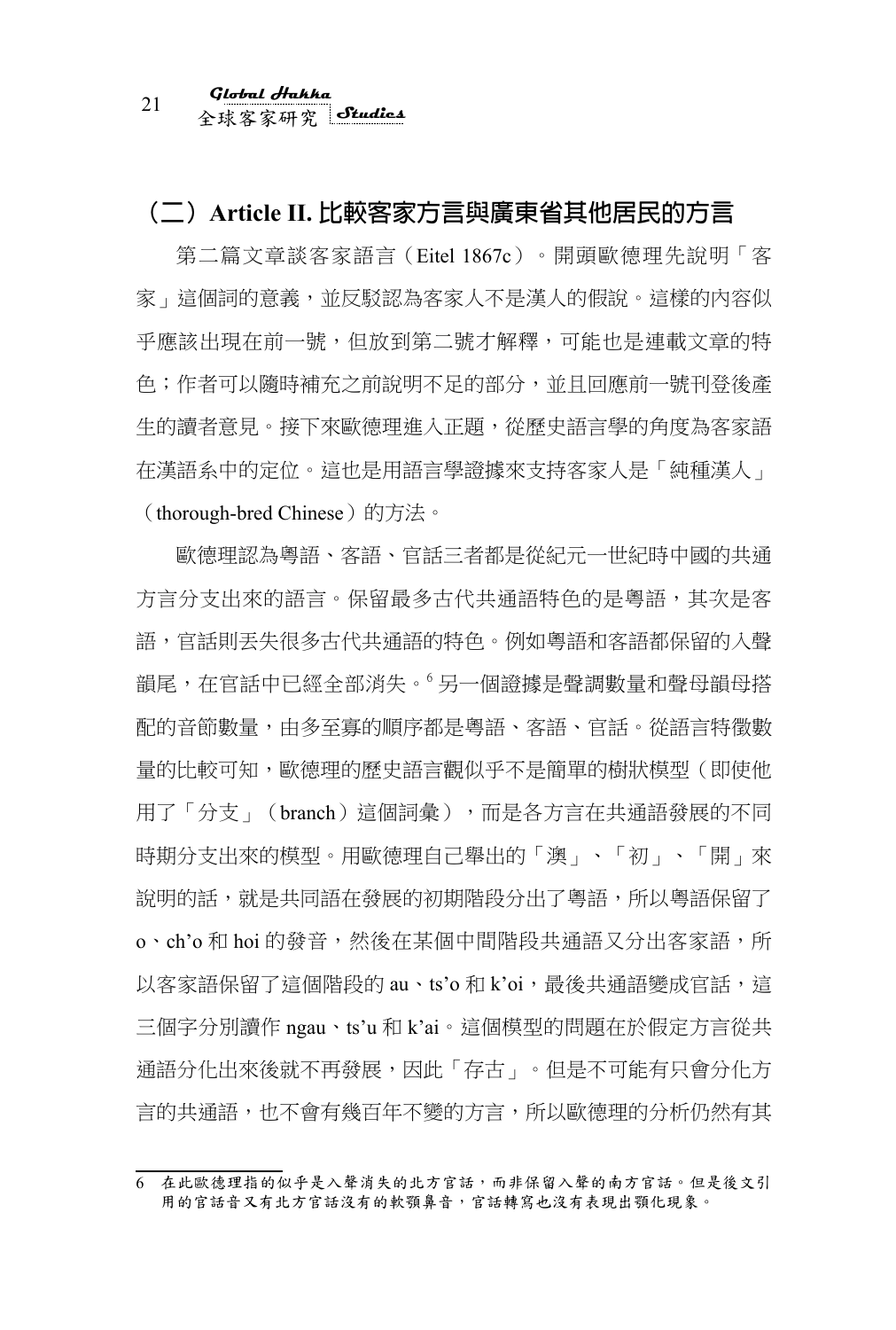盲點。但是運用「存古」這種論述策略,一百多年來在族群建構的脈絡 下,持續在專業與普及的著作中以不同的形式出現。

不過歐德理將粵語和客語都視為從古代共通語分支出來的方言,和 後來語言學家建立的漢語方言間的親緣關係一樣。從少數資料,非系統 性的比較就能得出類似的結論,其洞見可謂先進。此外歐德理也懷疑潮 州話的一些特色來自比粵語更古老的方言,與現代語言學者對閩語系起 源的看法相同,也是傑出的推論。但是現在語言學界不會把閩語以外的 漢語方言從共通語分支出來的時間點放在公元一世紀,而是將他們聯繫 到公元七世紀以後的中古漢語,因為這些語言的漢字讀音可以與切韻或 廣韻的反切注音對應。歐德理主張的時間點明顯過早了。

### **(三)Article III, IV 客家人的特質、風俗、習慣,並與住 在廣東省的其他種族比較**

歐德理用了兩號的篇幅描寫客家人特質、風俗和習慣,這是十九世 紀民族學家最感興趣的主題,也是〈客家漢人民族誌略〉中相當精彩的 部分(Eitel 1867d, 1867e)。歐德理的描述和用語也充分看出他與德語 民族學(Völkerkunde)之間的連結,像是道德觀念、生活方式、居住環 境、服裝和飲食等幾項 Ehrmann 提出的民族學主題,在這篇文章中也都 有觸及 。 漕著歐德理的介紹,彷彿走谁十九世紀的廣東,看見形形色 色的人群。當然歐德理介紹的主角還是客家人。

歐德理先從客家人的特質(character)切入討論。有趣的是,他不 是直接寫下自己的觀察,而是藉由評論本地人對客家人的看法來討論。 這或許是歐德理讓自己的意見看起來更客觀的修辭策略。由於歐德理寫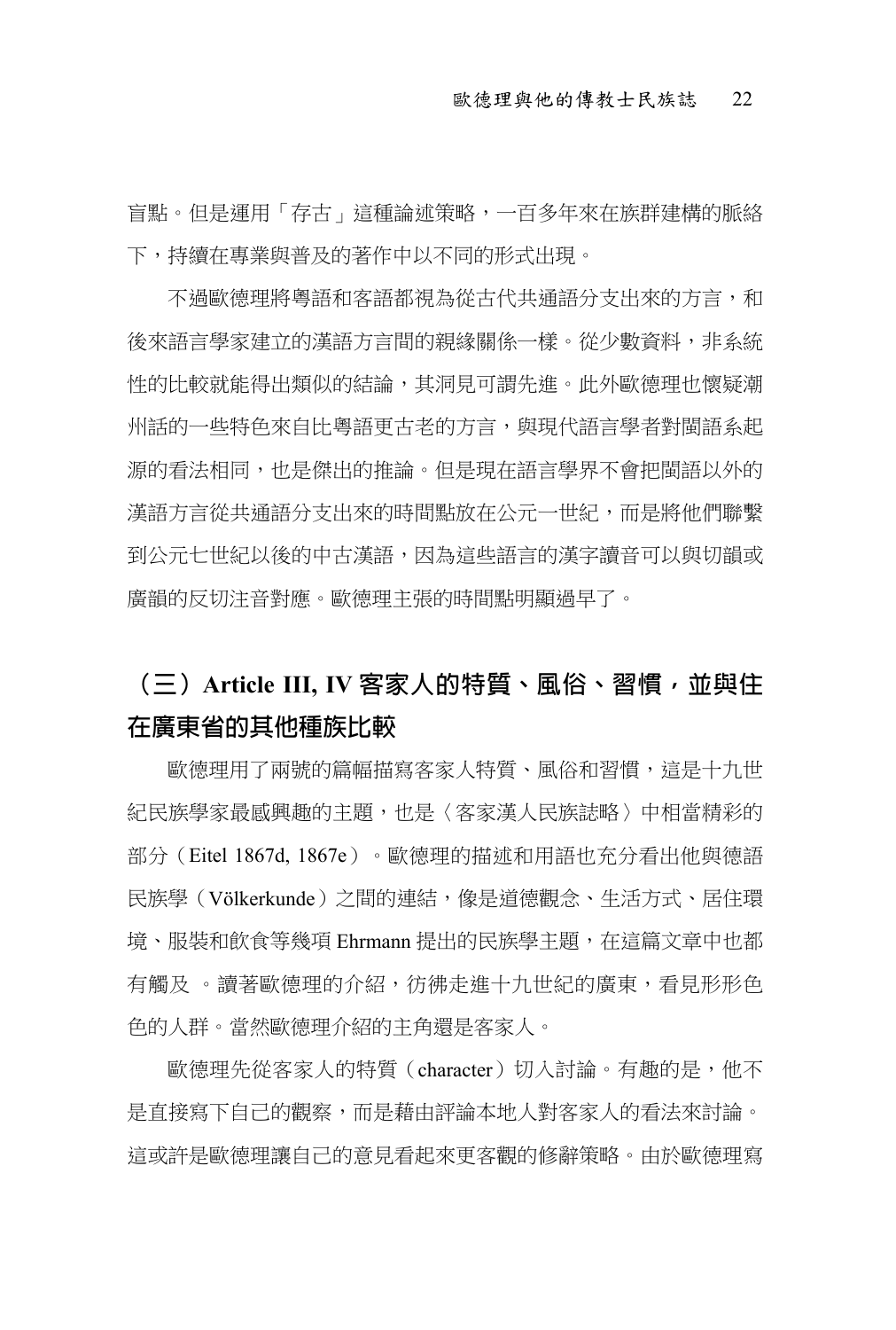作〈客家漢人民族誌略〉時,廣東的本地人和客家人才剛結束一場歷時 十年以上的大械鬥,自然不會對客家人有太好的評價。像是本地人說客 家人是半蠻夷(semi-barbarian),但客家人也用本地人是「蛇」,講「蛇 話」等等攻訐罵回去。面對這樣不融洽的族群關係,歐德理的分析方法 是以他自己的觀察來評論本地人對客家人的負面描述,抽取這些負評背 後反映的客家人特質,並將客家人的負面形象歸咎於自然環境的限制、 官府分化族群的政策,或是本地人的道德缺陷,再從這些觀察中歸納他 自己的結論。在歐德理眼中,客家人勤勞、誠實,對洋人的態度比起本 地人友善許多。本地人雖然聰明,但也狡猾高傲。客家人在智力上雖然 不及本地人,但是品行可以補足此缺陷。他相信客家人到處為「客」的 負面形象,來自於原鄉的人口壓力,使他們的移民過程還在持續,因此 給人居無定所的印象,這並不是道德墮落的結果。

在生活方式上,歐德理觀察到客家人普遍務農種稻,在作物的種類 上不如本地人多元。在耕地不足的地方,客家人會到外地工作,給本地 人當傭工,或是當石匠、鐵匠、剃頭師傅等工作。客家人婦女必須和男 性一樣負擔戶外的粗重工作,而本地人因為也種茶、養蠶繅絲,婦女們 在家從事這些工作,以及操持家務,做針線活,勞動環境比客家婦女好 得多。客家婦女穿著樸素,並且會以道德理由批評本地人婦女在頭上別 上幾朵漂亮的花,打扮得像是賣花女一樣。此外,歐德理也觀察到工作 粗重的客家婦女沒有纏足的惡習,但經常待在室內的本地人婦女則都有 纏足。歐德理對客家婦女的服裝也多有描述。他說客家婦女平常會用銀 環把頭髮束在頭的正上方,夏天則戴上帽子,頭髮穿過帽子中間的洞, 把帽子牢牢固定住。但本地人和福老人會說這樣的打扮像是茶壺或獸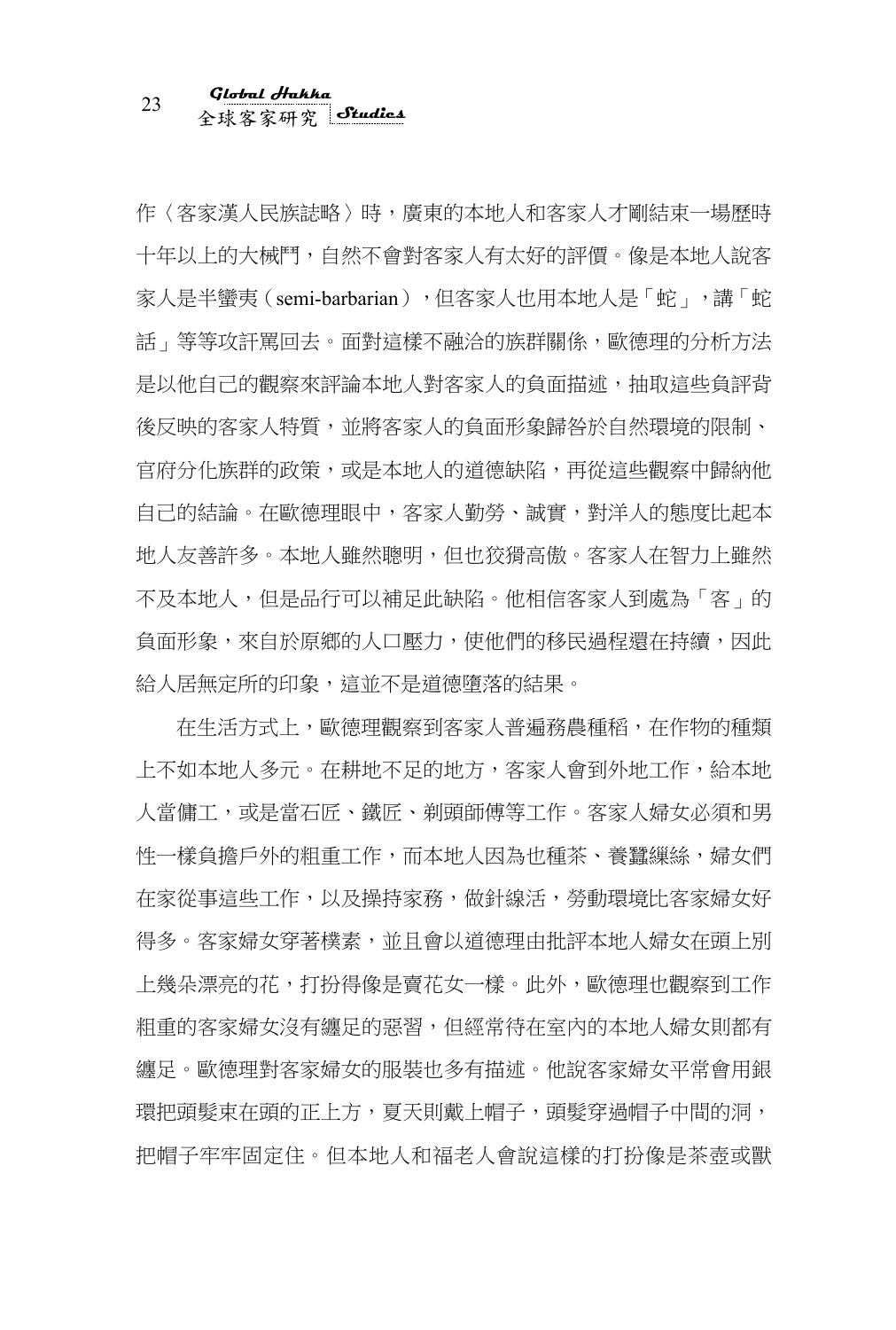角,總之沒有一句好話。整體來說客家人比較不重視衣裝,歐德理說本 地人的窮人家有了一筆錢,一定先去當鋪把典當的衣服贖回來,客家人 則寧可去飽餐一頓。他銳利的觀察也注意到勞動階級男性的外衣,三個 族群略有差異,外衣長度由長到短的順序是客家人、福老人、本地人。

另一個與長度有關的差異則在於建築物。歐德理注意到客家人房屋 的屋簷較長,可以保護牆基不受雨滴侵蝕。在聚落的區位方面,本地人 的聚落位於平原,福老人的位於海邊或河岸,但客家人的聚落則多位於 山坡上,或至少倚靠著樹叢。可是客家人通常會把聚落裡的房子蓋成一 長排,與本地人蓋好幾排平行房子的村落結構不同。值得注意的是, 1860 年代歐德理傳教的客家地區似乎沒有現在被視為客家標誌的土樓 或圍屋,所以在文章中沒有提到。但是把寺廟蓋在聚落的正中央,則是 客家人普遍的建築方式。

在食物方面,歐德理說客家人喜歡米飯,飯量冠於廣東三族群,而 且會在煮飯時放進蔬菜、薯類、甜瓜等一起煮。但客家人特別不喜歡吃 粥,認為粥是乞丐吃的食物,本地人和福老人對粥的看法則完全相反, 認為粥是給病人吃的高級食物。客家人喜歡喝自家釀的黃酒,本地人和 福老人則喝店裡買來的白酒,福老人因為種甘蔗產糖 ,所以也喝糖釀 燒酒(sugar-brandy)。本地人則喜歡一種稱為「米醋」(rice-vinger) 的飲料,用鍋巴放進熱水中溶化,釀造兩三個月而成,但客家人和福老 人都不喜歡這種飲料。在糕點方面,本地人用米粉(rice flour)、糖、 油做成「油餃」(oil-dumpling),是他們代表性的點心。客家人不放油, 叫這種食物為「甜糕」(sweet-cake)。歐德理曾經問一位客家人,本 地人和客家人間最大的差異是什麼,得到的答案是「本地人吃油餃,客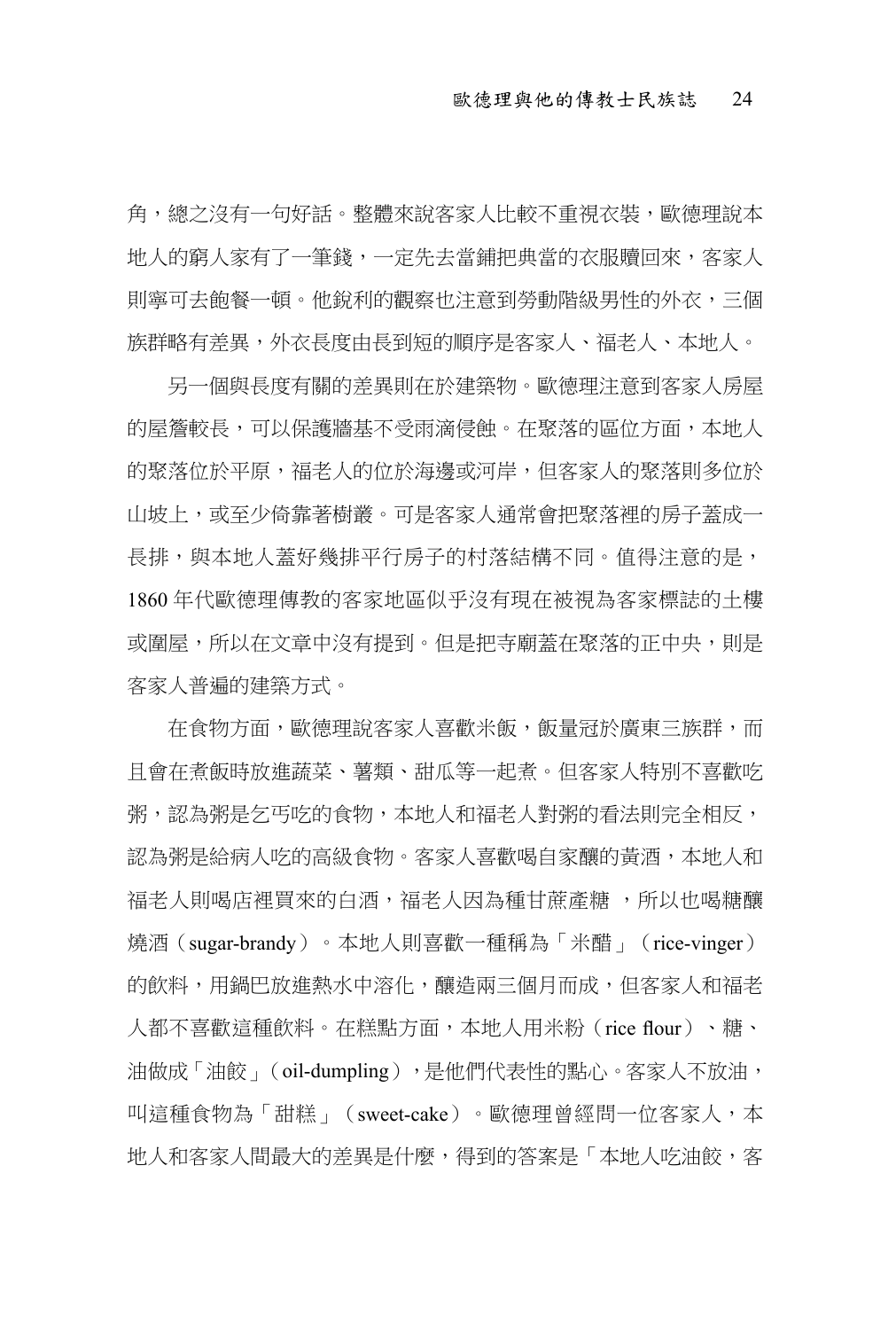家人吃甜糕」。<sup>7</sup>

雖然歐德理描述了許多客家人的特質和風俗習慣,但他也不諱言客 家人的黑暗面,也就是殺女嬰的風俗。他說殺女嬰在農業階級中是普遍 的風俗,即使是受過教育的人也很少站出來糾正。歐德理透過基督徒婦 女的秘密調查,顯示生過兩個女嬰的婦女都至少殺過一個女嬰。歐德理 認為這會讓客家男人難以找到婚配對象,如果不是去找本地人結婚,就 是得訴諸「更具災難性的後果」。在此歐德理沒有言明,但可能是指雞 姦。雖然客家人有殺女嬰的風俗,歐德理也判斷客家婦女的地位在廣東 三種族中卻是最高的,原因是客家人較少一夫多妻和蓄女奴的現象, 又沒有纏足習俗。因為婦女不纏足而讚賞客家人是十九世紀末歐洲人對 客家人的普遍態度,而從較少一夫多妻和蓄女奴所推出的判斷,也明顯 受到基於歐德理自己的基督教價值觀的影響。

#### **(四)Article V. 客家民歌**

歐德理總共花了三號的篇幅介紹客家民歌(Eitel 1867f, 1867g, 1867h)。如果把他在〈客家漢人民族誌略〉尚未開始連載以前發表於 同刊第 1 卷第 4 號 (Eitel 1867a),分紹客家民歌的獨立文章一起算進 來,歐德理總共發表了四篇關於客家民歌的文章。對照 Ehrmann 提出的 民族學主題,歐德理對客家民歌的描寫可以對應到「特有的風俗與慣習

(Besondere Sitten und Gebraeuche)」這一項主題。歐德理開宗明義就 強調民歌反應民族特質,是民族最真誠的聲音。顯然歐德理深受德語學 術傳統的影響,並且想運用他涌曉客家語言的優勢,诱過介紹民歌來描

<sup>7</sup> 《中日釋疑》的原文並沒有為以上食物名稱附上漢字,故以上譯名皆由筆者從英語直 譯而來。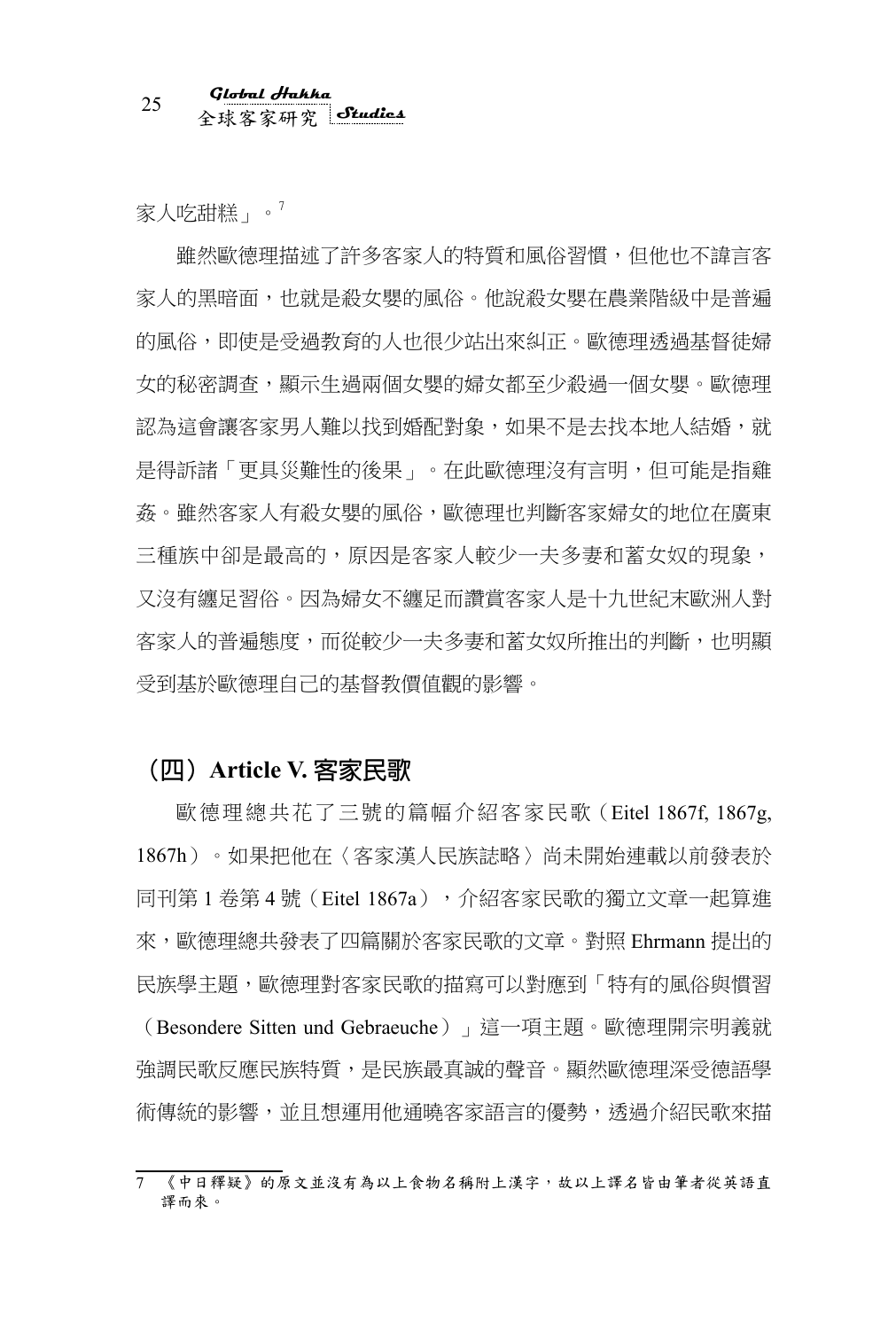寫客家人的心理狀態。不過歐德理介紹的客家民歌,似乎不很受讀者歡 迎,因為在客家民歌的第二號中他提及:

我怕一些本刊的讀者會驚訝地認為筆者竟揮霍珍貴的版面來 刊登這些爛歌「或許他們會這樣稱呼〕的譯稿,或是感到奇 怪,為什麼地球上有人願意把他的閒暇時間花在收集這些粗 魯的情詩。(Eitel 1867g: 129)

當然歐德理接下來就開始解釋他堅持介紹這些口語文學的動機。他 的理由是研究這些口語方言文學,將有助於找到把基督教的聖歌和詩篇 翻譯給他們的傳教對象。歐德理主張文言文的翻譯無法被一般民眾接 受,所以要先研究客家口語文學,才可以把基督教的內容穿上口語文學 的外衣,讓傳教對象接受,並取代他們原本「不道德」的詩歌。不過歐 德理在此並沒有觸及「如何寫下這些口語文學」的問題,而且收錄的客 家民歌都是經過英譯後的文本,對於保存文獻來說價值甚微。

但是歐德理在此不錄原文,而採用英語翻譯,恐怕是有意為之的。 因為當時的印刷技術並非不能排印漢字(《中日釋疑》本身就經常還文 中夾帶漢字),客語羅馬字系統也有雛形,歐德理自己也用這套系統來 教聖經。但是當時對於如何寫下口語文本,仍有相當大的爭議,而且在 中國東南沿海各處的傳教士都遇到類似的狀況。除了有許多詞彙的漢字 無法確定之外,用漢字寫成的口語文本能不能被傳教對象接受,也是選 擇翻譯體例時需要面對的語言社會學問題。在〈客家漢人民族誌略〉發 表之後二十年,當許多口語版本的聖經已經翻譯完成時,在汕頭傳教的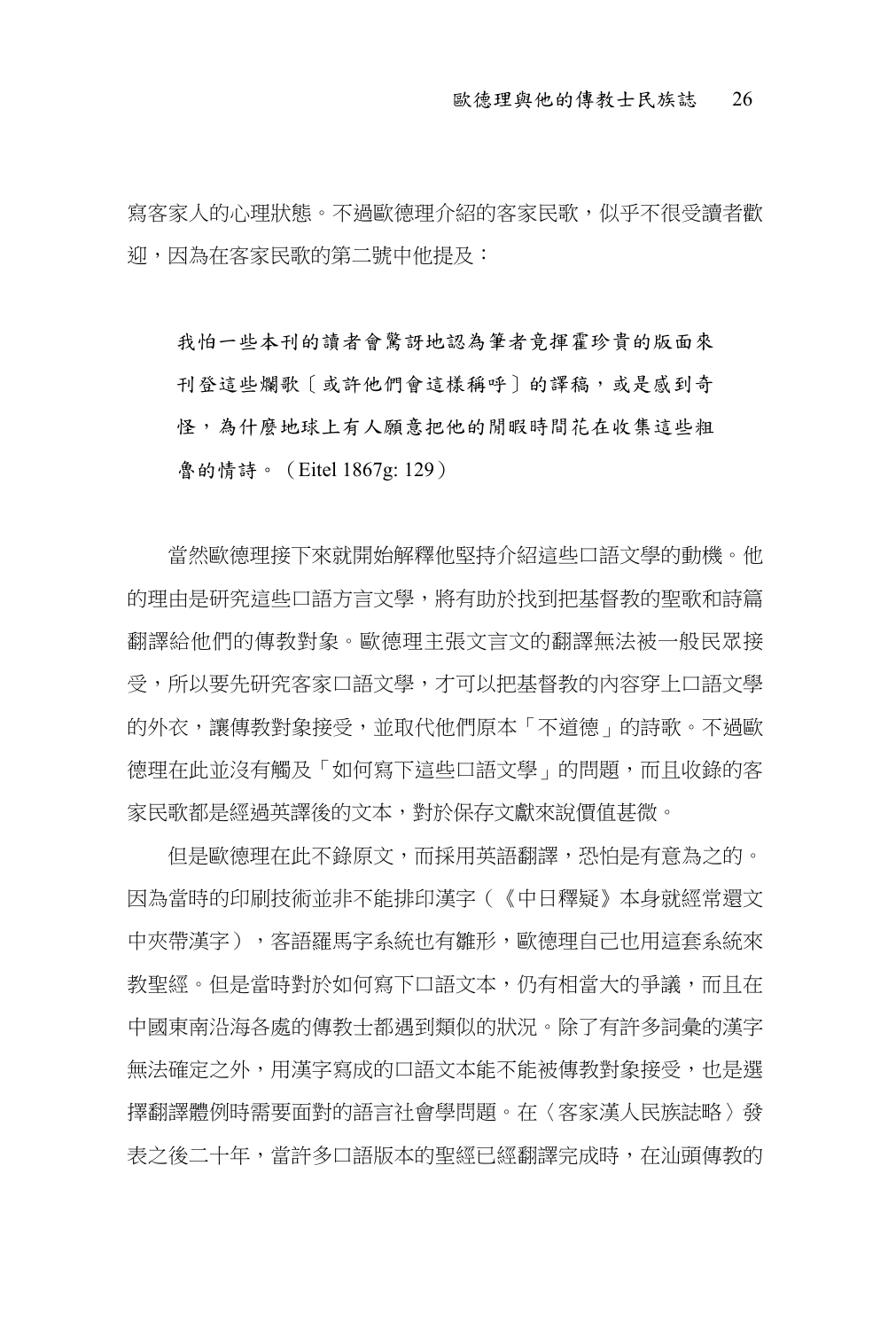汲約翰牧師(John C. Gibson)為漢語聖經翻譯的各種版本寫了一篇評 論,其中客語聖經有漢字白話版和羅馬字白話版兩種版本,但是汲約翰 引述巴色差會傳教士的報告指出,漢字白話版沒什麼未來,因為連學生 都不喜歡這樣的漢文,反而是羅馬字白話版對識字和獨立閱讀聖經有相 當大的幫助 ( Gibson 1890: 62-89) 。

文本與文字系統之間的連帶所隱含的價值觀,在近代漢語語言史和 翻譯史上都是相當重要的議題。歐德理發表〈客家漢人民族誌略〉的時 間點還在這個議題發展的初期階段,傳教士和當地信徒對口語文學的表 記都還沒有定論。所以歐德理發表客家民歌的英譯版,可說是迴避口語 書寫爭議的選擇。再者,如果介紹客家民歌的目的在於描述客家人的民 族氣質,那採取正確的翻譯,不錄原文也可以達到同樣的目標。

如果要進一步追蹤口語文學的翻譯來看歐洲人對口語書寫系統的研 究,1882 年歐德理主編的《中國評論》第 11 卷第 1 期刊出的十六則短 篇客家民歌,編排上就用以漢字記錄原文,在漢字之下加上英譯,在文 獻保存上做得比〈客家漢人民族誌略〉所錄的客家民歌更好,也更有價 值(Eichler 1883)。<sup>8</sup>

#### **(五)Article VI. 客家人的宗教**

〈客家漢人民族誌略〉最後一節的主題是客家人的宗教,這是當時 歐洲民族研究都在意的共同議題,也是歐德理作為傳教士和學者的專 業領域(Eitel 1867i, 1868a, 1868b, 1869)。事實上,1871 年 Tübingen

<sup>8</sup> 除了 Eichler 以外,《中國評論》上還有另外三篇未標明作者的客家民歌,都是以漢字 收錄,英語翻譯。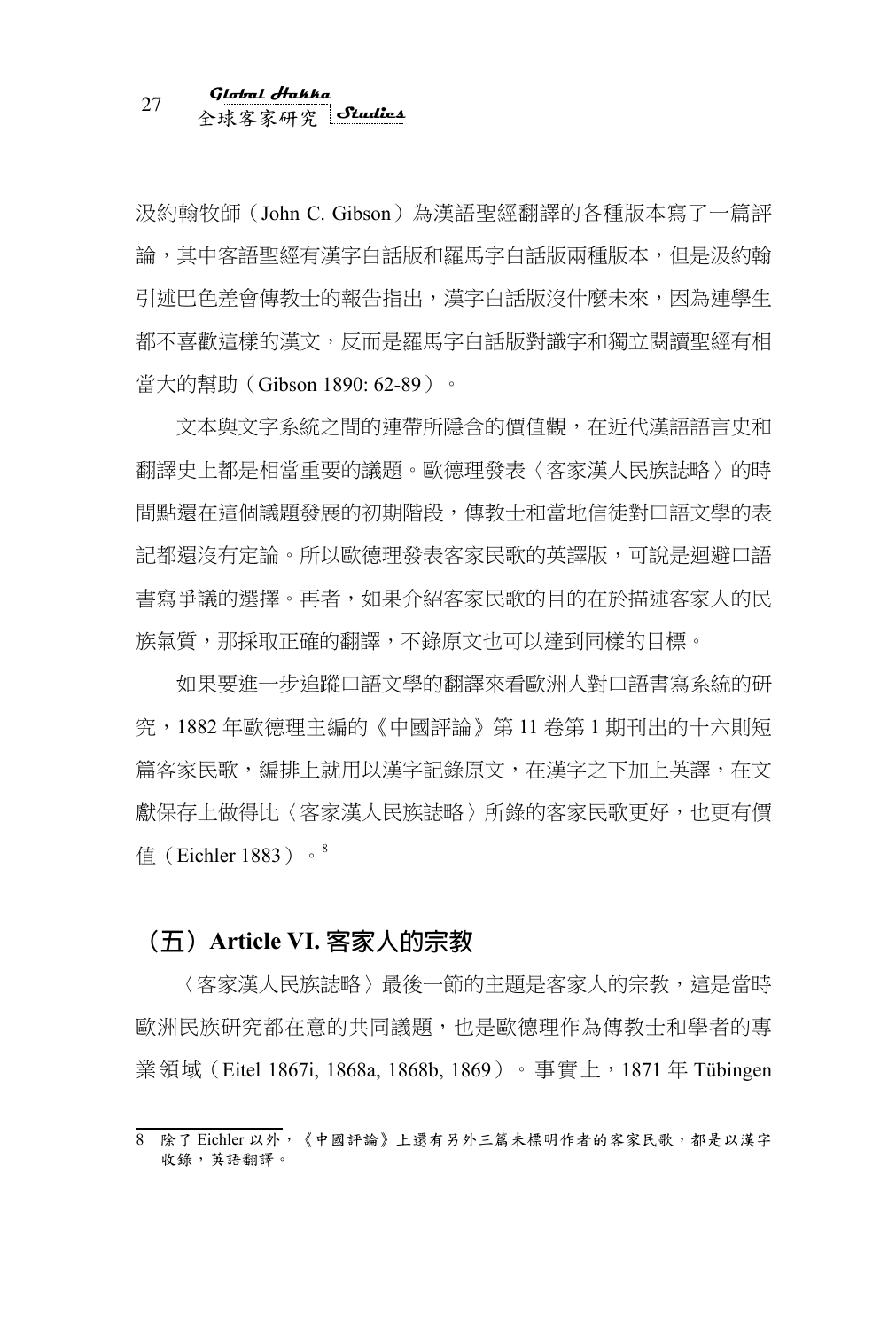大學頒發給歐德理的博士學位,其根據就是歐德理在 1870 年發表的 *Hand-Book for the Student of Chinese Buddhism* 所達成的學術成就。不過 對於客家人的宗教信仰,歐德理顯然不是透過文字經典的記載來分析, 而是透過自己在客家地區的實地觀察,從客家人日常生活中的宗教實踐 來描述。從神祇的位階體系、鄉土的祭儀、宗族的響食、迷信詛咒預言, 到長生不老死者復生的觀念,等等宗教信仰的實踐都有提及。他也常將 客家人的宗教實踐與廣東其他兩個族群相比較,從這些比較中可以透露 出歐德理對客家宗教觀的同情與偏好,當然這裡面也不免流露出基督教 傳教士既有的偏見。在研究方法上,歐德理認為從觀察實際的宗教實踐 下手,可以避免研究者陷入道教和佛教典籍的迷宮中,而且廣東省的不 同族群,也各自從日常的宗教實踐中整合出自己的秩序。歐德理顯然認 為描述這種基於實踐的秩序會比鑽研典籍更為直接,也更能凸顯客家人 與其他兩個族群間的差別。而這個差別,對於傳播基督信仰為使命的傳 教士來說是相當重要的知識,因為他認為理解傳教對象的宗教體系,才 能正確引導他們改信基督教。

當然我們也必須了解,歐德理研究客家文化的最終目的仍然在於傳 教。前一篇花費大量篇幅於介紹客家民歌時,他已經搬出宗教目的來為 自己的研究辯護。在客家宗教的論文中,他雖然沒有明白表達研究客家 宗教對於傳播基督教的用處,但在文中卻處處暗示「客家人可能比較容」 易接受基督信仰」。因此,我們對歐德理客家宗教研究的解讀,並不需 要放在他對客家宗教的敘述是否準確,而是應該放在歐德理如何帶著基 督教的眼鏡描述客家宗教,以及他如何詮釋客家人的宗教實踐。

在歐德理的描述中,客家人的宗教信仰似乎自成一個以道教為主的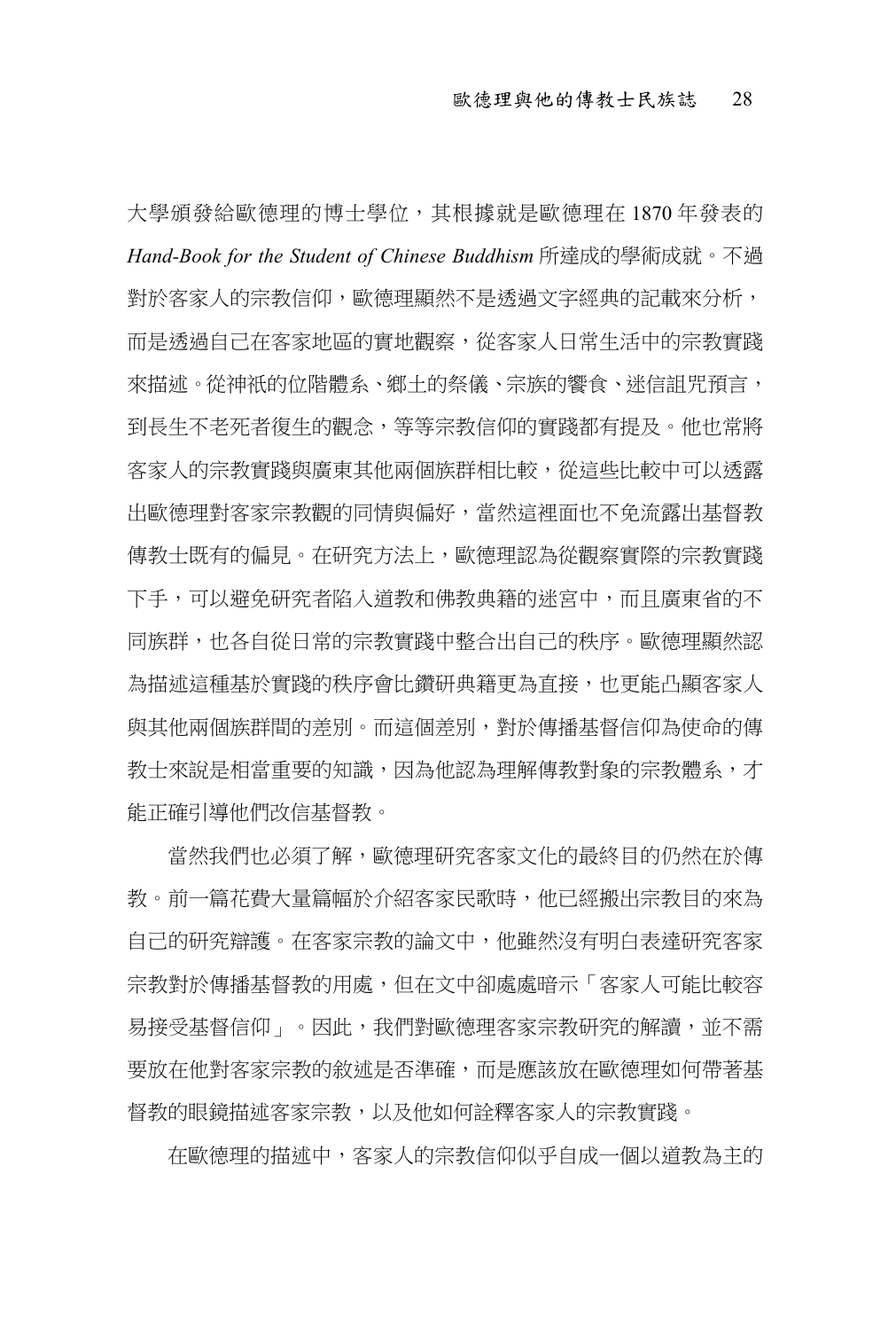獨立體系,受佛教和官方祀典的影響都不深。他用客家人對佛教的神祇 和官方祀典的神祇也沒有什麼興趣,而且客家人崇拜的神祇大多屬於道 教等兩個證據來支持這個論點。另外歐德理也指出客家人對佛教的輪迴 觀念頗為陌生,是另一個客家人較少受佛教影響的證據。歐德理也用讚 揚的語氣指出,祭祖被客家人視為最重要的宗教儀式,而這個儀式中僧 侶或道士都不能介入,而是由每戶的家長自己主持。這種不讓神職人員 介入家族中最重要宗教活動的傾向,似乎讓新教傳教士歐德理認為客家 人的宗教實踐和基督新教有某些相似的地方,並意味著客家人比其他族 群更容易接受基督教的內容(Eitel 1868a)。

歐德理這種帶有基督教想像的觀點,在接下來的一號(第 2 卷第 11 號,Eitel 1868b)中推得更遠。他指出客家人崇拜的「玉皇上帝」是 整個宇宙的最高,最令人敬畏的統治者,敬畏到不敢祭拜祂,也不讓祂 至高無上的地位受到其他道教、佛教、官方祀典神祇的挑戰。歐德理準 確地觀察到,在客家人的宗教觀中,玉皇上帝所管轄的神明體系和世俗 的官僚體系是對應的;玉皇上帝像皇帝一樣管轄各種神祇,這些神祇 到每年 12 月 24 日都要回到天廷報告和接受指示,就像人間的皇帝與 他的臣子之間的關係。身為傳教士的歐德理顯然相當讚揚客家人擁有 宇宙最高主宰的觀念,因此他直接使用「一神教的觀念(monotheistic notions)」來指稱客家人對玉皇上帝的敬畏。歐德理進一步用世俗的君 臣關係來解釋客家人的多神教宗教實踐,並不妨礙他們原有的一神教觀 念,「就像對官員行禮並不表示對皇帝的反叛」(Eitel 1868b:168)。 在玉皇上帝之外,歐德理也提到另一個客家人尊崇的神祇「天亞公」, 或稱為「天公」、「天」,但他也稱不同的客家人對天亞公在神明中的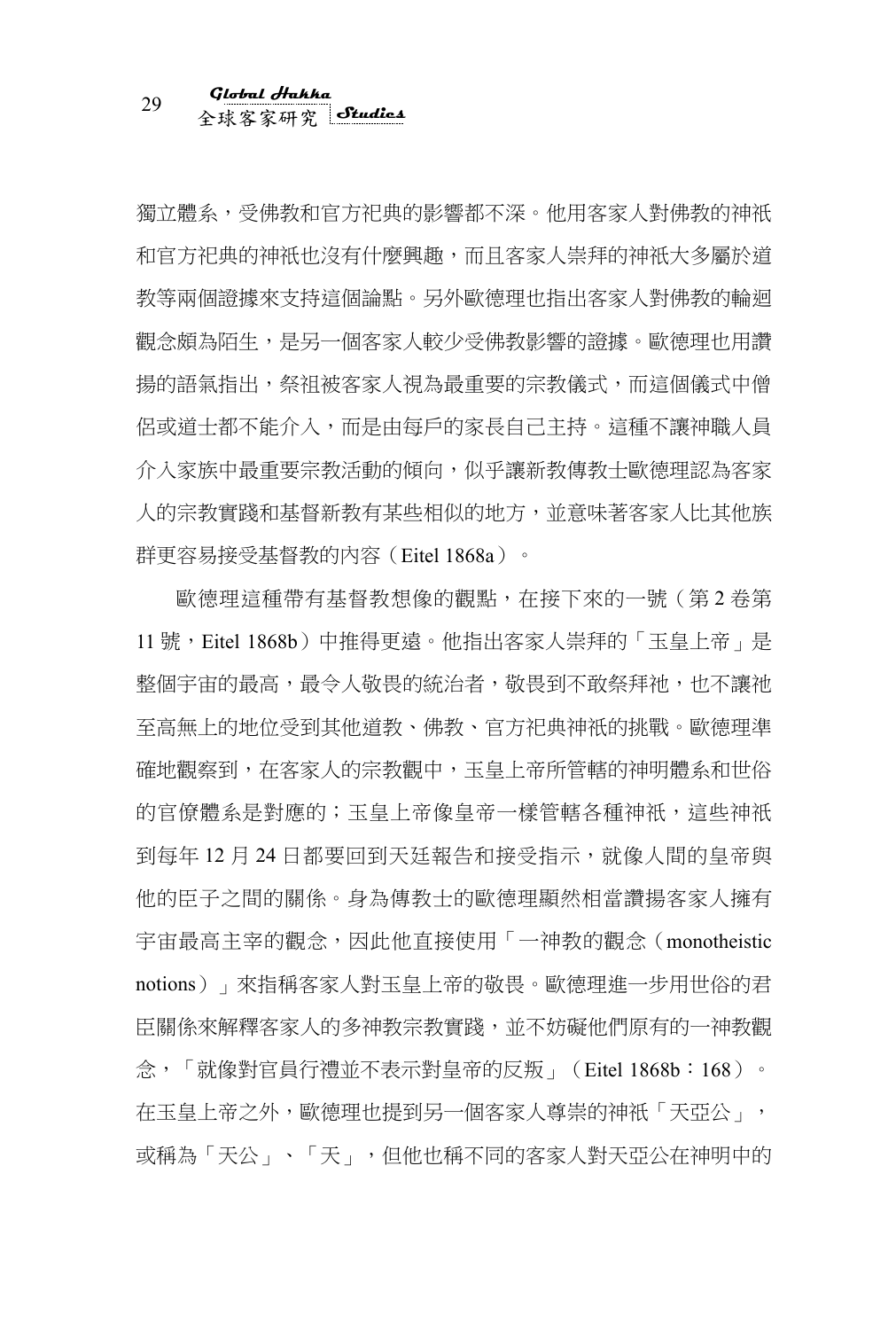地位並不一致,有些認為玉皇上帝才是至高無上的神,有些把天亞公置 於玉皇上帝之皇,歐德理認為理論上玉皇上帝才是最高的神,只是部分 客家人的宗教實踐却把天亞公當作最高。他又提到本地人和福老人只拜 「天」,是因為這兩個族群已經失去像客家人一樣發達的一神論意識 (Eitel 1868b: 168-169)。由此可知,歐德理認為把天亞公視為最高神 祇的觀念,是受到其他族群影響,偏離了客家人既有的一神教理想典 範。歐德理所贊成的理論,還是將天上的神明體系與地上的帝國官僚體 系相對應,使玉皇上帝等同於人世間至高無上天無二日的皇帝。這個理 論也和一神論的基督教契合,而被身為基督教傳教士的歐德理所推崇。

將對玉皇上帝的敬畏比擬作一神教的觀念,之後也影響歐德理對 God 該如何翻譯成漢語的意見。他在 English Religious Tract Society 的 1876 年報中發表一篇短文,表示支持將 God 翻譯為「上帝」。他說在 十七世紀博學的耶穌會士就已經採用「上帝」來翻譯 God(拉丁文為 Deus), 並稱這個詞所指涉的概念是古代中國既有的一神教觀念, 早 在儒教、佛教、道教出現以前就已經存在。他批評當年「無知的道明會 士」認為「上帝」只是中國的偶像崇拜之一,道明會士的看法影響了羅 馬,使得「天主」成為羅馬公教對 God/ Deus 的正式翻譯。但歐德理批 評,「天主」一詞意味著還有另一個相對的「地主」存在,反而暗示了 多神教。. 歐德理宣稱新教傳教士都反對「天主」一詞,但他們內部對 怎麼翻譯 God 也沒有定論。歐德理批評大部分的美國傳教士選用「神」 這個詞,因為「拜神」一詞正是中國人崇拜偶像的說法,因此用「神」 表示「上帝」其實是不懂中國文化而造成的錯誤翻譯。歐德理支持耶穌 會士曾經使用的「上帝」,並說大部分的英國傳教士、所有的德意志傳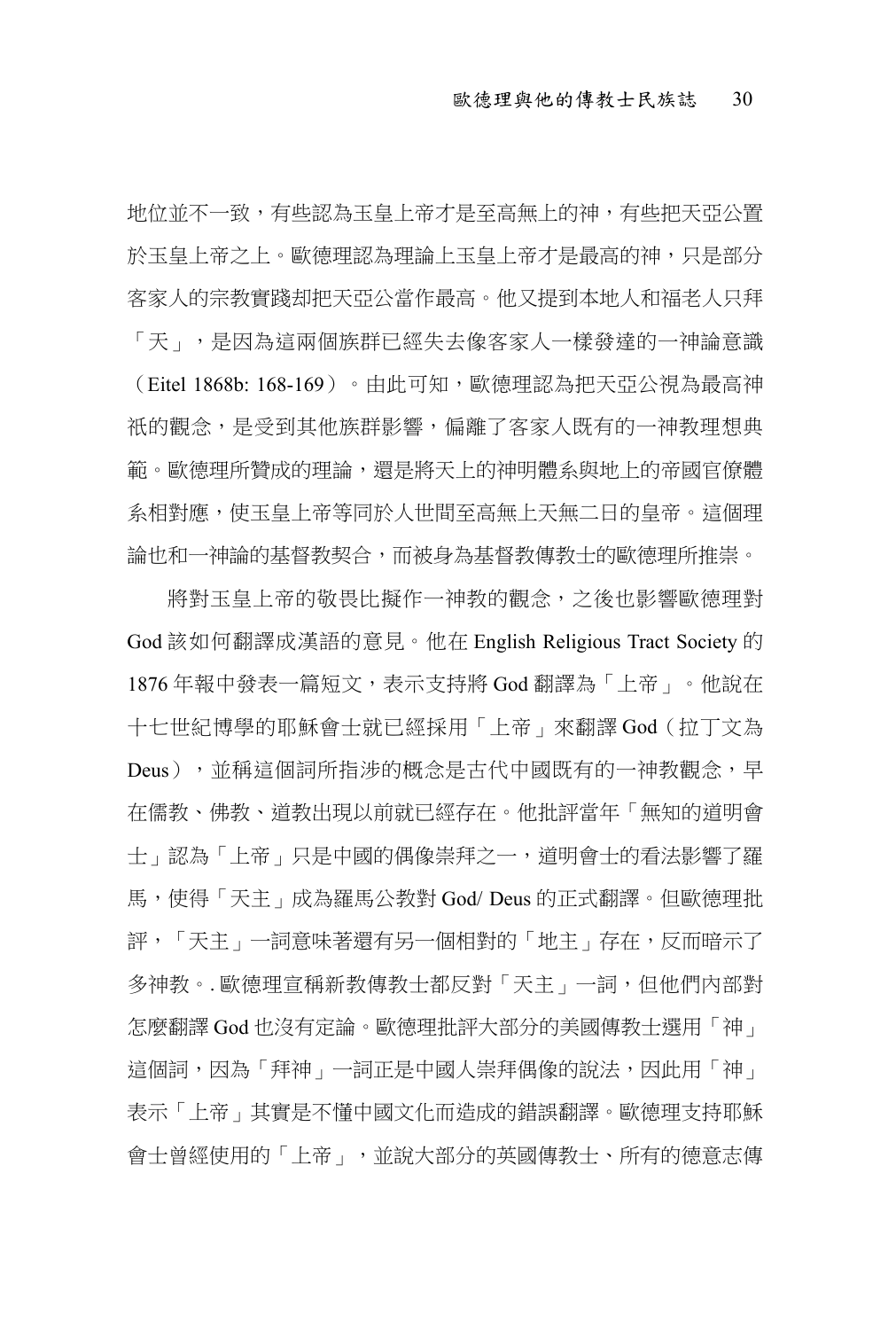# 全球客家研究 <sup>31</sup> **Global Hakka Studies**

教士,以及少數幾位美國傳教士都支持這個譯詞(轉引自 Burdon 1877: 3-5)。

歐德理在這一系列文章的最後一號討論了客家人之間常見的土地神 信仰,並用浪漫的筆調描述客家人祭拜社公社母之後,分配享用肉食 的儀式。歐德理對土地神信仰似乎抱持比較中立,甚至正面的態度。 他繼承 Robert Morrison 以來對社神的拉丁文譯詞,使用 lares rustici 來 指涉田頭伯公、社公社母等神祇。拉丁文的「lares」是「lar」的複數 型,原意是古羅馬家庭中的守護神,以圖畫或銅像表示,並供奉在神 龕(lararium)裡。到了帝制時期,這種守護神透過官方的推廣和遍布 羅馬的道路系統,逐漸成為旅行者和外地行省的守護神,受到各地的崇 敬和祈禱。到了基督教時代,教會用主保聖人來取代這類守護神,將民 眾原本的多神信仰轉換成一神信仰,對守護神的祈禱則轉化為透過主保 聖人的代禱。雖然這有點像是用新瓶裝舊酒,但也是早期基督教的實態 (Ferguson 2003:180-182)。如果我們將歐德理把「上帝」等同於一 神教觀念的看法,與基督教早期發展的歷史放在一起看,在此歐德理所 設想的基督教傳教遠景,可能是將「玉皇上帝」替換成 God,再將玉皇 上帝所管轄的大小神祇轉化成類似主保聖人 (patron saints) 的身分,把 中國的偶像崇拜轉化成主保聖人為祈禱者對 God 代禱 (intercession)的 關係。

身為新教傳教士,歐德理應該不會鼓勵天主教對主保聖人的崇敬。 但是他用 lares rustici 來說明客家人的土地神信仰,心中應該也帶有用基 督教早期發展的軌跡來定位客家人宗教信仰的意圖,同時也呼應前號所 說,客家人有「一神教的觀念,多神教的實踐」。歐德理在此的論述,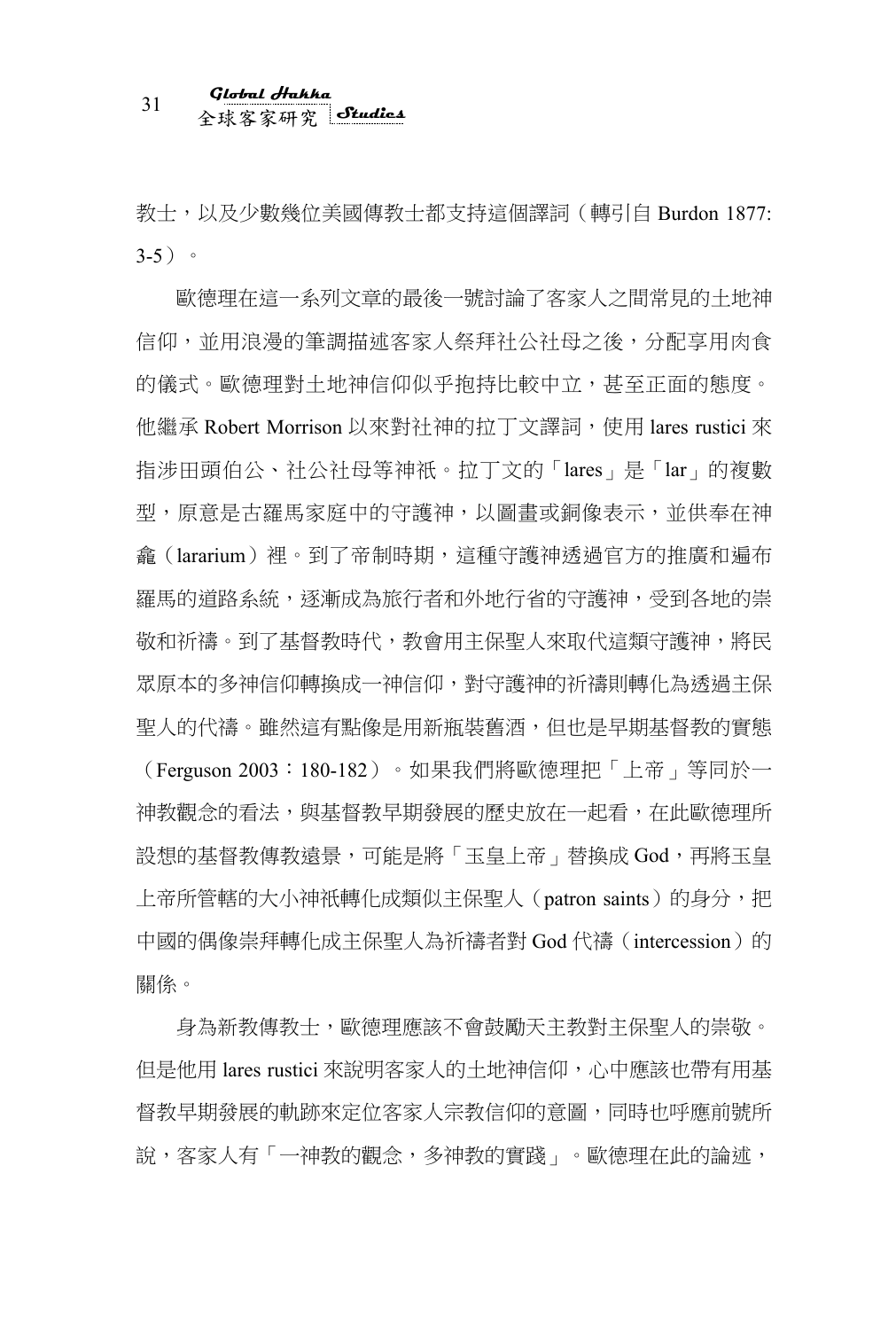其實在暗示《中日釋疑》的讀者(其中有不少傳教十),客家人的宗教 已經具有基督教的雛型,只要經過適當的引導,客家人就能成為真正的 基督徒。

從以上分析可知,歐德理對於客家人宗教的描述無疑帶有傳教士理 想性的想像。但這樣的想像和詮釋,亦不是歐德理一人的特例。十六世 紀以降在中國傳教的耶穌會士就已經有類似的詮釋,並引發教會內和同 會內各種不同意見的激盪。目前還不確定當時的讀者對歐德理詮釋的客 家宗教有什麼回響或反論,目前筆者涉獵的文獻中,也尚未看到對歐德 理〈客家漢人民族誌略〉的直接反應。不過稍後幾年,歐德理發表〈客 家歷史大綱〉後,也在客家地區傳教的巴色差會傳教士畢安卻對歐德理 的論文提出不同的看法。

#### **五、歐德理與畢安的客家歷史研究法**

根據歐德理自己在〈客家歷史大綱〉的標題旁所加上的註腳,這篇 文章原本是對〈客家漢人民族誌略〉所作的補充,在「數年前」,也就 是 1860 年代末就已經寫成。如果此陳述不假,那我們可以把〈客家歷 史大綱〉和〈客家漢人民族誌略〉視為同時期、同系列的作品。如果參 照〈客家漢人民族誌略〉,也可發現歐德理在〈客家漢人民族誌略〉中 對客家人的來歷並沒有詳細的交待,僅指出客家人來自華北,和福老人 在五六個世紀前(即十三至十四世紀左右)移入廣東省。在〈客家歷史 大綱〉中,歐德理補充了自己在〈客家漢人民族誌略〉沒有談到的移民 過程(Eitel 1873)。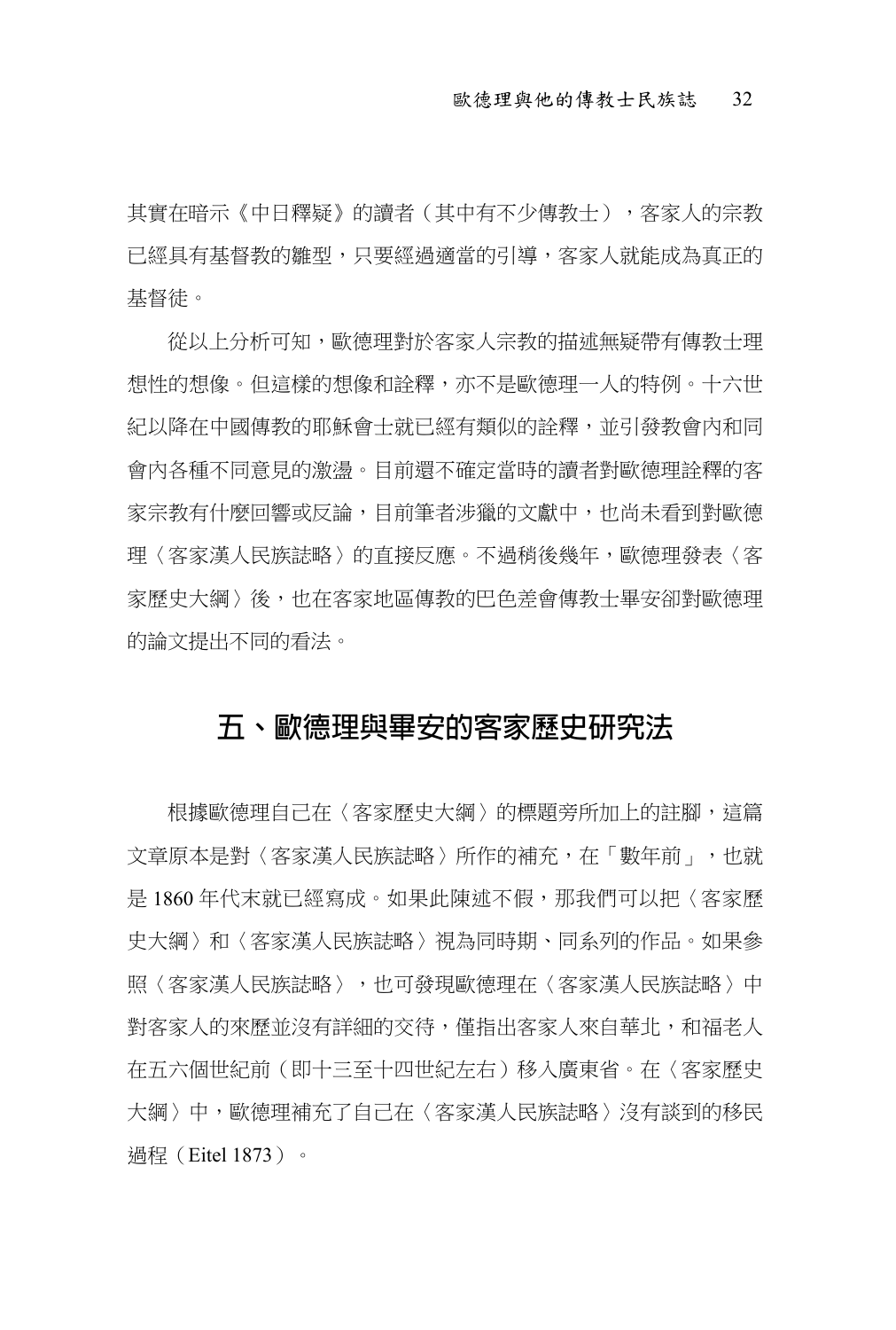# 全球客家研究 <sup>33</sup> **Global Hakka Studies**

歐德理撰寫〈客家歷史大綱〉所依據的材料是客家人的族譜和口傳 歷史,因為他認為客家人要到相當晚近才因為太平天國的關係被記錄進 中國的史籍中。但是每個客家家族細心保存的族譜,則是他們記載自己 歷史的可靠史料。因此歐德理宣稱他參考了客家族譜和口述傳說,建立 了客家人從秦朝以來不停的遷徙,直到最後於廣東省落腳的歷史。依照 史料來書寫歷史,本來就是歐德理出身的 Tübingen 學派所強調的研究 方法。但是 Tübingen 學派所研究的是神學,與其歷史考證方法呈現對 比的是聖經中的神蹟記載,但族譜中本來就較少如基督教神蹟一般超自 然的記載,因此 Tübingen 學派的歷史考證法其實無法對非基督教傳統 下的客家族譜有批判性的閱讀。這樣的盲點可能讓歐德理輕易地採信客 家族譜中的家族遷移歷史,認為是可靠史料,從而諷刺地建立了客家人 的遷徙神話。

對〈客家歷史大綱〉的質疑來自另一位在客家地區傳教的巴色差會 傳教士畢安,他在一篇架構不是很完善的論文〈論客家人的起源和歷 史〉評論歐德理在〈客家歷史大綱〉提出的論述。畢安撰寫這篇論文的 動機,是因為歐德理在〈客家漢人民族誌略〉中對客家人遷徙歷史交代 不清,所以他想以自己所見所聞補充歐德理留下的空隙。由此可知,畢 安一開始不知道歐德理也因為同樣的原因而寫了〈客家歷史大綱〉來補 充自己的〈客家漢人民族誌略〉。畢安透過詢問客家人,從他們口中收 集到「寧化石壁」和「葛籐傳說」兩則傳說。接著畢安再參考客家族譜 確認許多客家家族都來自福建省的寧化石壁,但他對黃巢的葛籐傳說較 為懷疑,因為他參考的資料《殘唐五代志》(可能是章回小說《殘唐五 代志傳》,並非史書)告訴他黃巢之亂影響的主要在黃河流域,而非福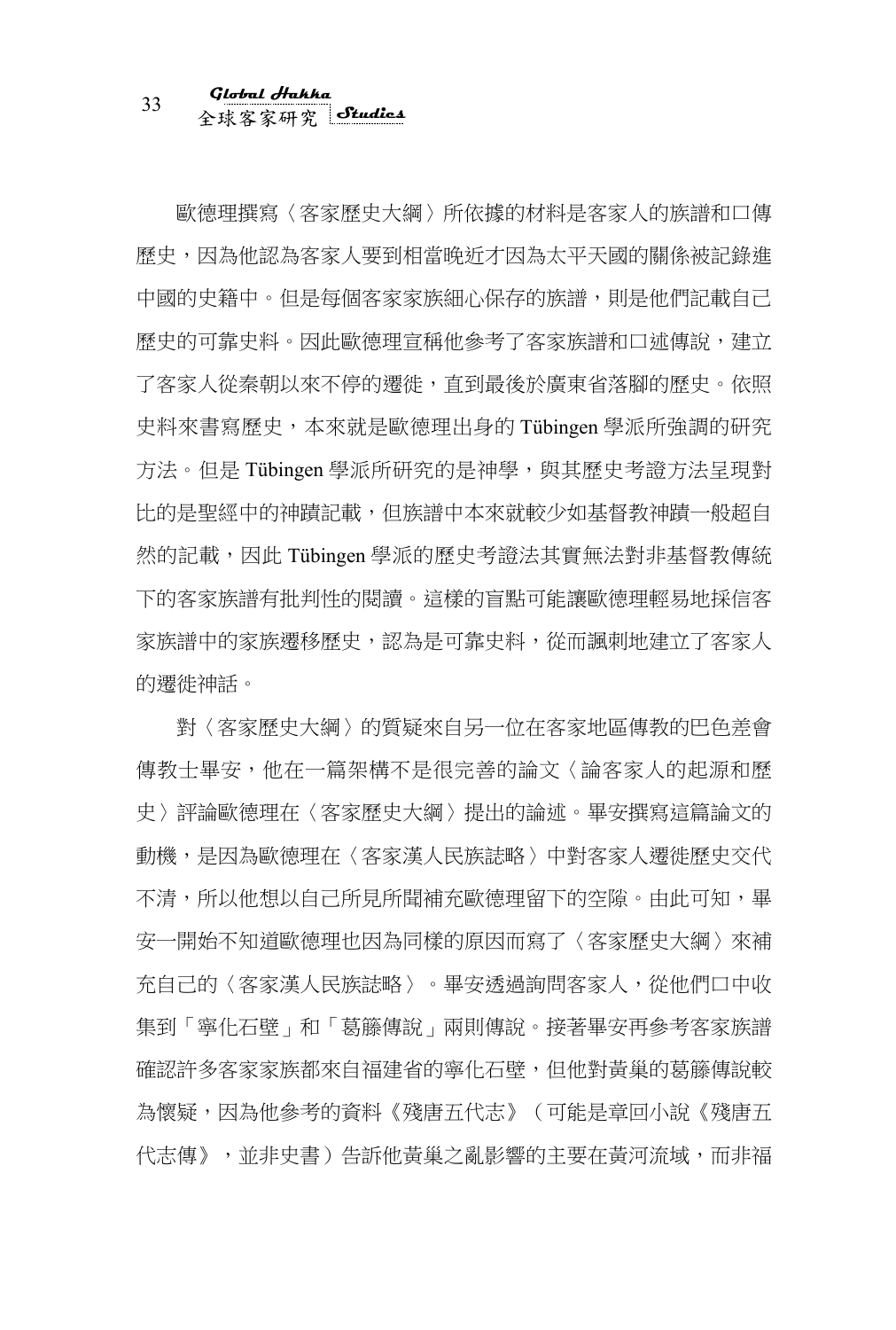建,但畢安認為可能是黃巢的軍隊曾經影響福建,只是影響不如黃河流 域嚴重,或是其他曾經有過的亂事被附會上更有名的黃巢。從畢安的描 述來看,基本上畢安將「寧化石壁」和「葛籐傳說」視為歷史事實,為 客家人遷徙過程中的重要事件。不過畢安這篇論文寫到一半時,歐德理 已經在《中國評論》第二卷第三號發表〈客家歷史大綱〉,而且把這篇 論文帶來給以前在巴色差會的同事畢安。但是畢安並不接受歐德理的論 點,所以〈論客家人的起源和歷史〉的後半段改變主題,變成對歐德理 〈客家歷史大綱〉的評論(Piton 1874: 222-224)。

畢安指出歐德理所講的客家歷史,其實只是中國民族遷移的通說而 已。因為只要比較本地人的族譜,就會發現兩個族群的族譜都有類似的 內容,客家人的族譜並不是特例。另外 Piton 也指出族譜只有唐宋以降 的內容可信,唐宋以前的紀錄往往攀附歷史人物,例如神農、周公、 曾子等等,並不值得相信。畢安也認為歐德理所描述的客家人特質,僅 能描述歐德理曾經見過的那些客家人,在長樂、興寧、嘉應州等地的客 家人還有比歐德理所描述的更為多元的特質。畢安有點諷刺地說,歐德 理的敘述就像在美國西部看到許多漂泊流浪的德裔移民,就寫篇文章 說德國人具有漂泊流浪的精神一樣,不是準確的描述 (Piton 1874: 224- $226$ )。

畢安對歐德理〈客家歷史大綱〉的質疑,有很大一部分基於诱過巴 色差會的傳教網絡接觸到更多的客家人,以及比歐德理參考過更多的族 譜資料。雖然畢安不完全信任族譜的資料,但他至少認為唐宋以降的紀 錄是可信的,所以他和歐德理對族譜的信任只是在程度上的不同。畢安 的評論比歐德理更為進步的地方在於他比歐德理從更廣的範圍收集資 料,進行更大規模的比較,所以得到的結論比歐德理保守許多。畢安也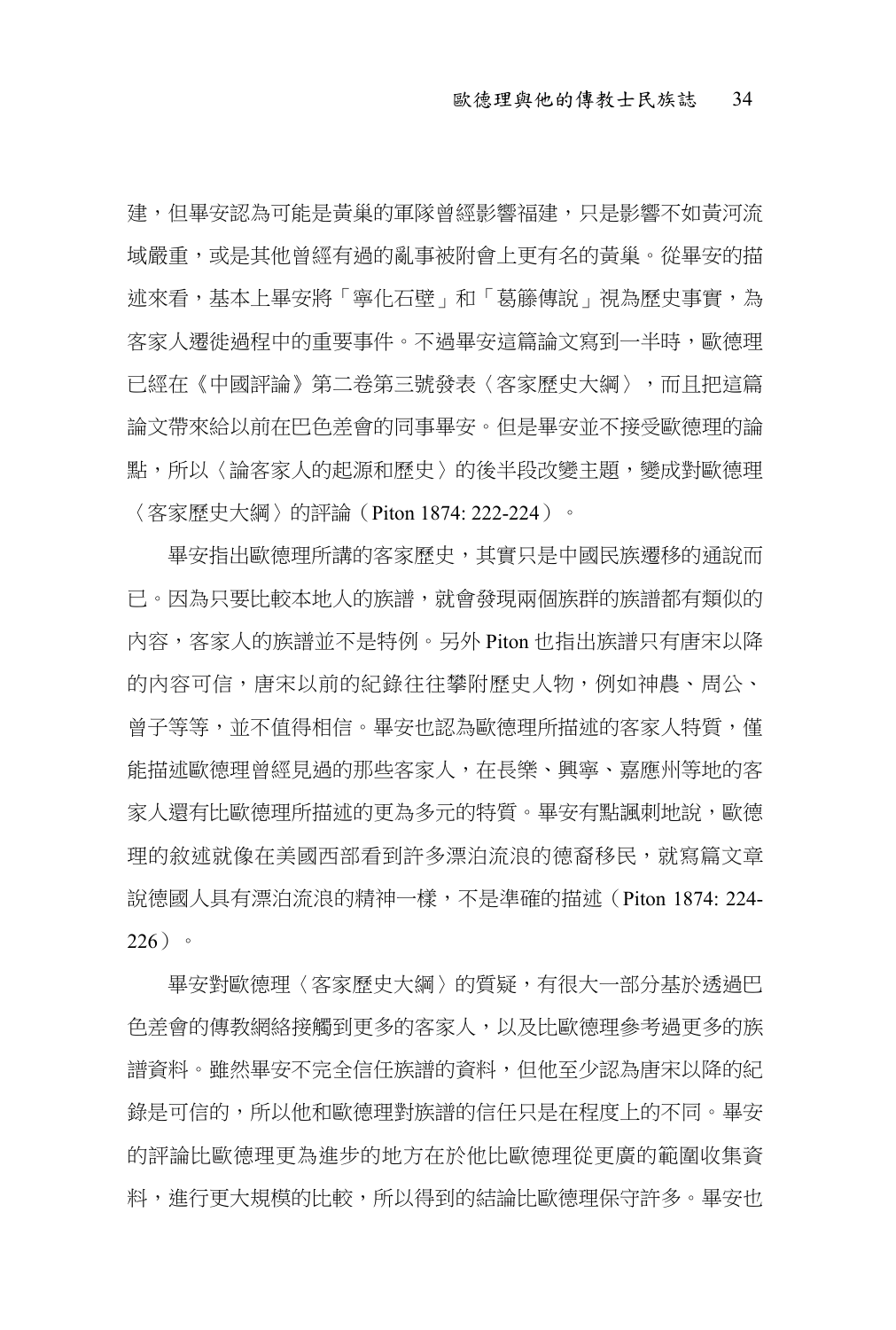# 全球客家研究 <sup>35</sup> **Global Hakka Studies**

指出歐德理田野範圍的侷限性,呼應前文筆者在〈客家漢人民族誌略〉 題解中提及的觀點。

### **六、結語**

在客家研究與集體記憶建構的學術脈絡中,歐德理的〈客家漢人民 族誌略〉和〈客家歷史大綱〉兩篇論文可說是奠定後世客家研究方法與 客家人認同基調的重要著作,在研究方法以及對客家源流的主張上享有 開創者的角色。但對這兩篇十九世紀的論文,我們也不能對其內容從字 面上全盤接受。作為這兩篇的導讀,本文從〈客家漢人民族誌略〉英文 標題中的 Ethnographical Sketches 這條線索開始追蹤,先追溯民族誌學 在德意志傳統中的性質,並發現當時的民族誌學和今天人類學研究方法 之一的民族誌(ethnography),在性質、主題、方法上皆有相當大的差 別。用現在的民族誌來理解歐德理發表於 1867 至 1869 年間〈客家漢人 民族誌略〉,必定會有相當大的誤差。但是把具有客家研究奠基地位的 〈客家漢人民族誌略〉與德語民族誌學(Ethnographie/ Völkerkunde)之 間的學術傳統釐清後,客家研究在學術系譜上的源頭也就更加清楚。

謝誌:這篇論文為筆者於 2010 年 8 月至 2011 年 7 月間參與中央研究院 臺灣史研究所翁佳音副研究員主持之「十六至十九世紀歐系語文客家文 獻調查計畫」之後,由筆者自行發展的後續研究。本文初稿為 2012年 客家委員會獎助客家學術研究計畫「〈客家漢人民族誌略〉譯註與研究」 之一部分,再加入 2013 年赴英國倫敦大學亞非學院, 2014 年赴德國 Tübingen 大學收集之資料而成。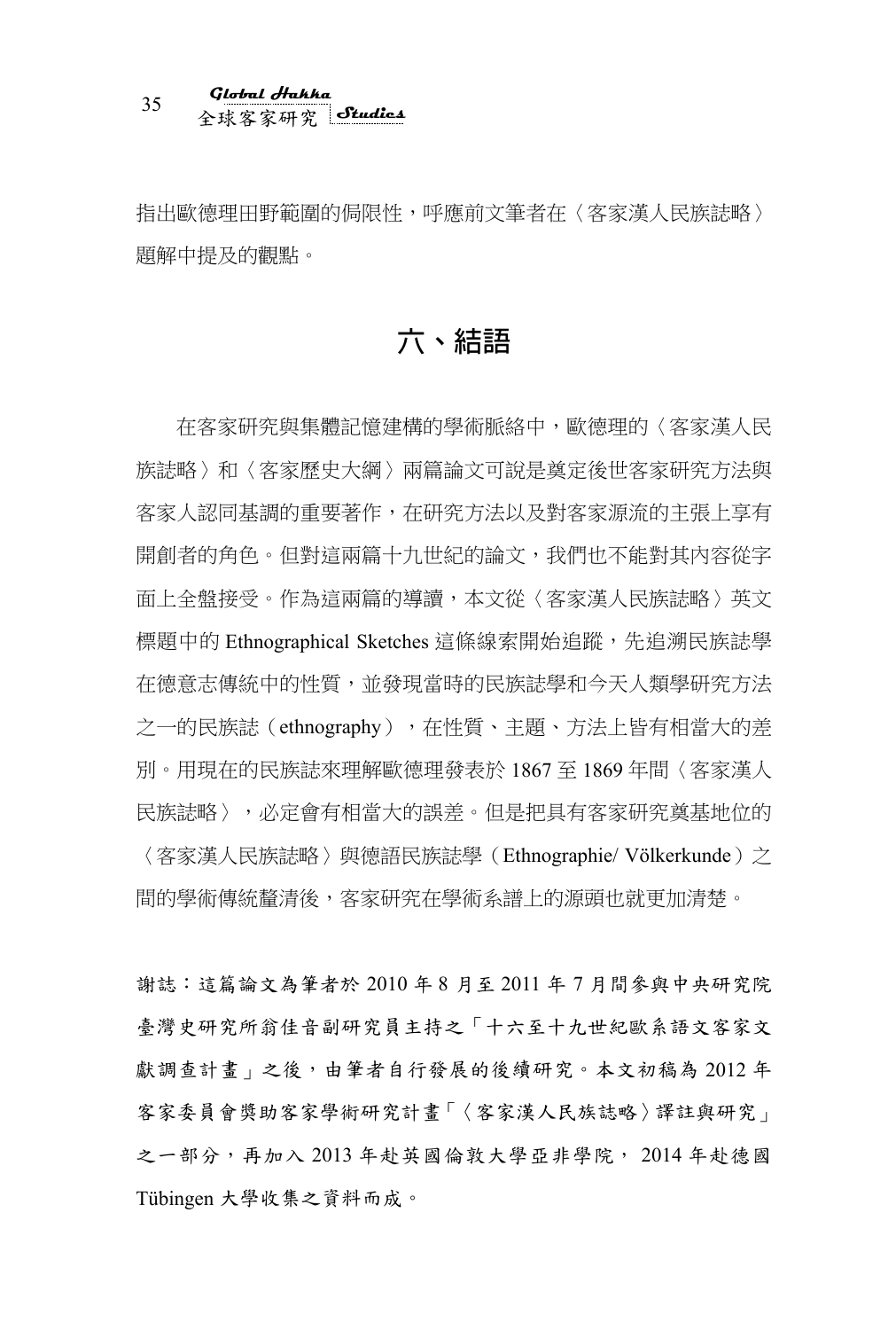#### **參考文獻**

- 王國強,2007,〈《中國評論》與 19 世紀末英國漢學之發展〉。《漢 學研究通訊》 26(3):21-32。
- 林正慧,2013,〈華南客家形塑歷程之探究〉。《全球客家研究》1: 57-122。
- 施拉德(Whlhelm Schlatter)著,戴智民,周天和譯,2008,《真光照 客家 : 巴色差會早期來華宣教簡史:1839~1915》。香港:基督 教香港崇真會。
- 施添福, 2014, 〈從「客家」到客家(二):粵東「Hakka·客家」稱 謂的出現、蛻變與傳播〉。《全球客家研究》2: 1-114。
- 飯島典子, 2007, 《近代客家社会の形成: 「他称」と「自称」のはざ

まで》。東京:風響社。

- 羅香林,1992,《客家硏究導論》。臺北:南天書局。
- Anonymous author, 1867, "Introductory Notice." *Notes and Queries on China and Japan* 1(1): 1.
- \_\_\_\_\_\_, 1872, "Introductory." *The China Review, or Notes & Queries on The Far Eas*t 1(1): 1.
- Burdon, John Shaw, 1877, *The Chinese Term for God: A Letter to the Protestant Missionaries of China.* Hong Kong: De Souze and Co.
- Cull, Richard, 1856, "Sketch of The Recent Progress of Ethnology." *Journal of The Ethnological Society of London* 4: 104-119.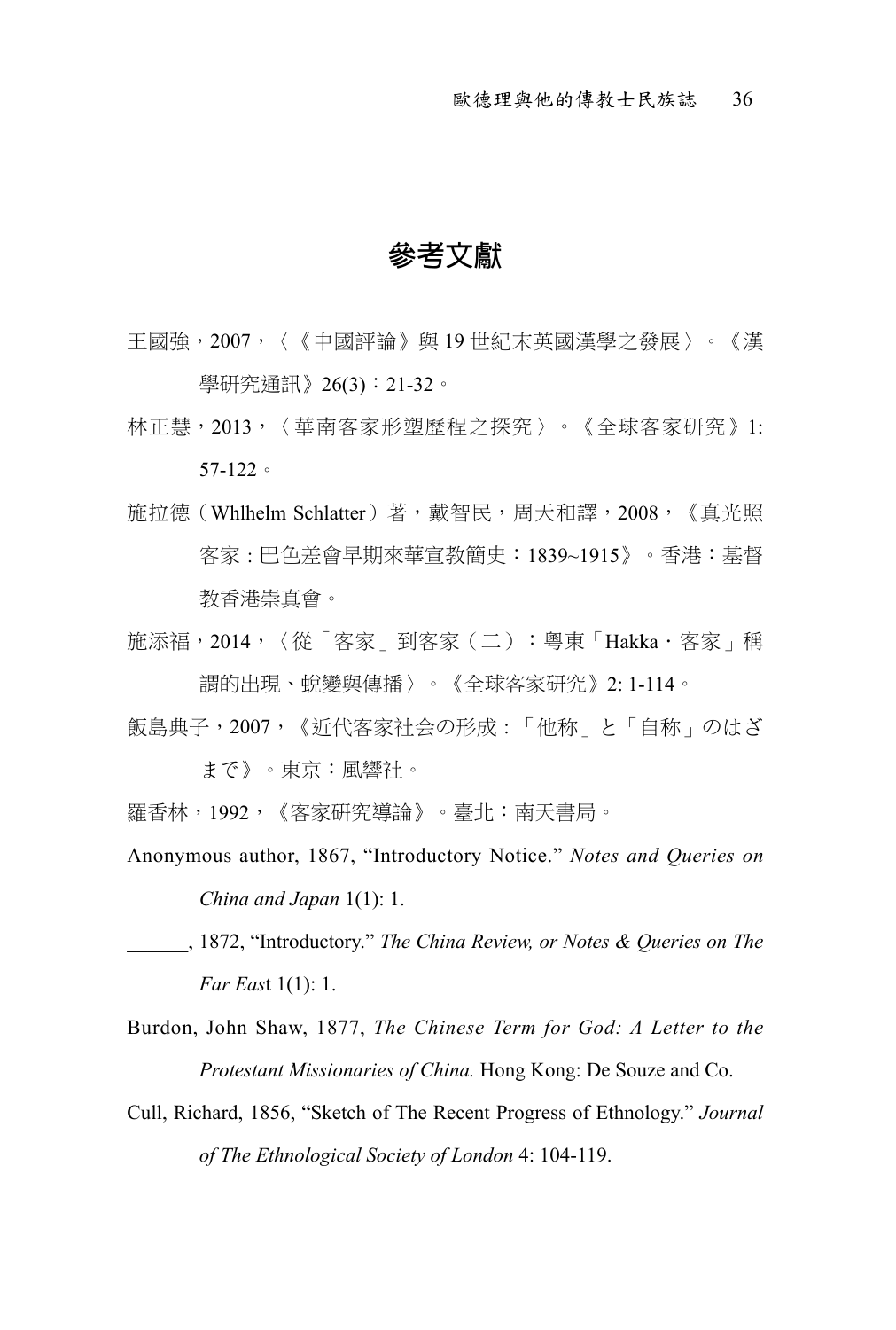- Ehrmann, Theophil Friedrich, 1808, "Umriss Der Allgemeinen Und Besonder VöLkerkunde." Pp. 9-25 in *Allgemeines Archiv für Ethnographie und Linguistik,* edited by F. J. Bertuch and J. S. Vater. Weimer: Landes-Industrie-Comptoir.
- Eichler, R., 1883, "Some Hakka-Songs." *The China Review, or Notes & Queries on The Far East* 12(3): 193-195.
- Eitel, Ernest J., 1867a, "Hakka Literature." *Notes and Queries on China and Japan* 1(4): 37-40.
- \_\_\_\_\_\_, 1867b, "The Difference Races Inhabiting The Canton Province." *Notes and Queries on China and Japan* 1(5): 49-50.
- \_\_\_\_\_\_, 1867c, "The Hakka Dialect Compared with The Dialects of The Other Races Inhabiting the Canton Province." *Notes and Queries on China and Japan* 1(6): 65-67.
- \_\_\_\_\_\_, 1867d, "Character, Customs, and Manners of The Hakkas, Compared with Those of the Other Races Inhabiting the Canton Province." *Notes and Queries on China and Japan* 1(7): 81-83.
- \_\_\_\_\_\_, 1867e, "Character, Customs, and Manners of The Hakkas, Compared with Those of The Other Races Inhabiting The Canton Province." *Notes and Queries on China and Japan* 1(8): 97-99.
- \_\_\_\_\_\_, 1867f, "Popular Songs of The Hakkas." N*otes and Queries on China and Japan* 1(9): 113-114.
- \_\_\_\_\_\_, 1867g, "Popular Songs of The Hakkas." *Notes and Queries on China and Japan* 1(10): 129-130.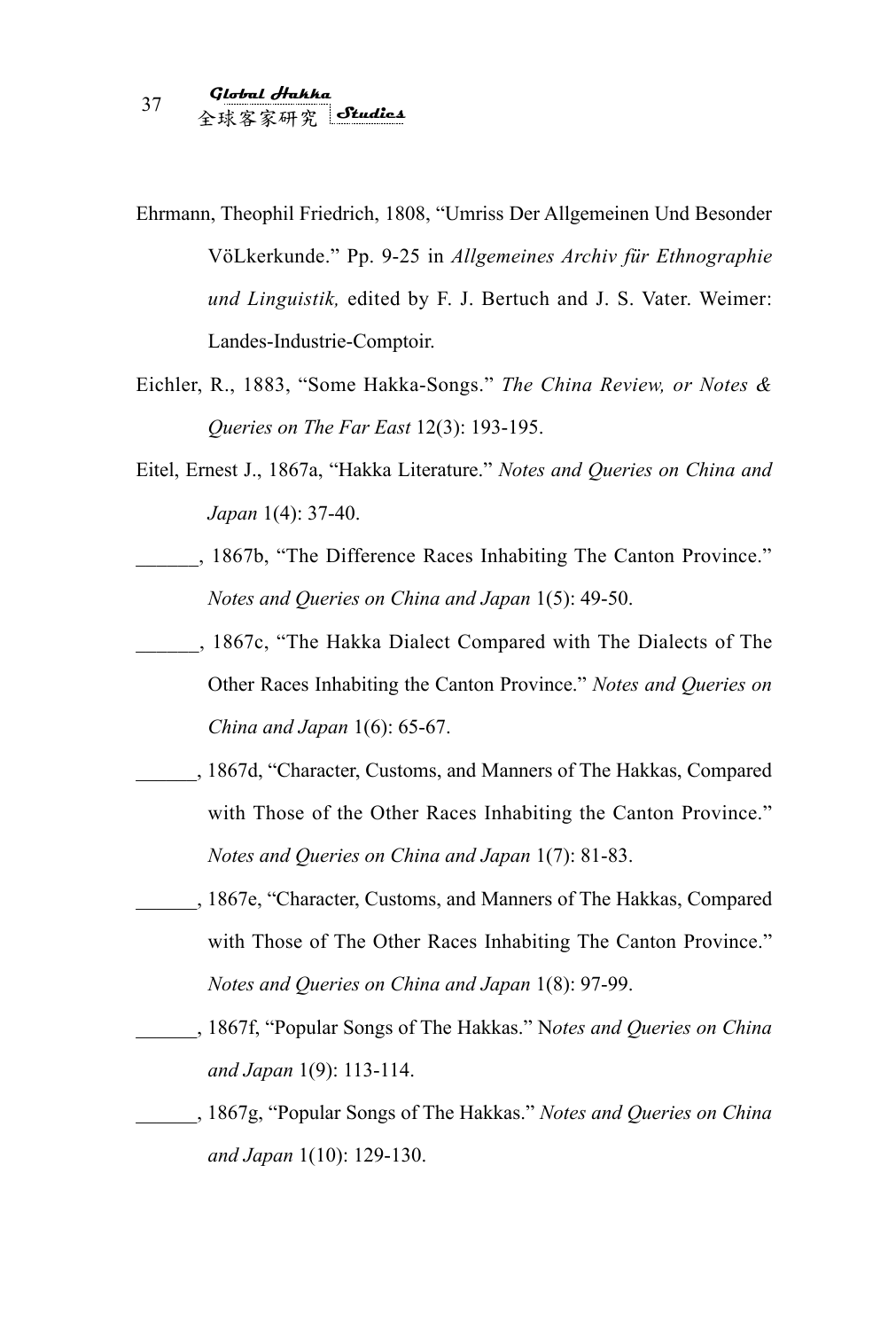- \_\_\_\_\_\_, 1867h, "Popular Songs of The Hakkas." *Notes and Queries on China and Japan* 1(11): 145-146.
- \_\_\_\_\_\_, 1867i, "The Religion of Hakka." *Notes and Queries on China and Japan* 1(12): 161-163.
- \_\_\_\_\_\_, 1868a, "The Religion of Hakka." *Notes and Queries on China and Japan* 2(10): 145-147.
- \_\_\_\_\_\_, 1868b, "The Religion of Hakka." *Notes and Queries on China and Japan* 2(11): 167-169.
- \_\_\_\_\_\_, 1869, "The Religion of Hakka." *Notes and Queries on China and Japan* 3(1): 1-3.
- \_\_\_\_\_\_, 1870, *Hand-book of Chinese Buddhism.* London: Trübner & Co.
- \_\_\_\_\_\_, 1873, "An Outline History of The Hakkas." *The China Review, or Notes and Queries on the Far East* 2(3): 160-164.
- \_\_\_\_\_\_, 1877, *A Chinese Dictionary in The Cantonese Dialect.* London: Trübner & Co.
- \_\_\_\_\_\_, 1878, *Feng-shui: or, The Rudiments of Natural Science in China.*  Hong Kong: Lane, Crawford, 1878.
- \_\_\_\_\_\_, 1895, *Europe in China: The History of Hongkong from The Beginning to the Year 1882*. London: Luzac & Co.
- The Ethnological Society of London, 1854, "A Manual of Ethnological Inquiry." *Journal of The Ethnological Society of London* 3: 193-208.
- Ferguson, Everett, 2003, *Backgrounds of Early Christianity.* Grand Rapids, Mich.: William B. Eerdmans.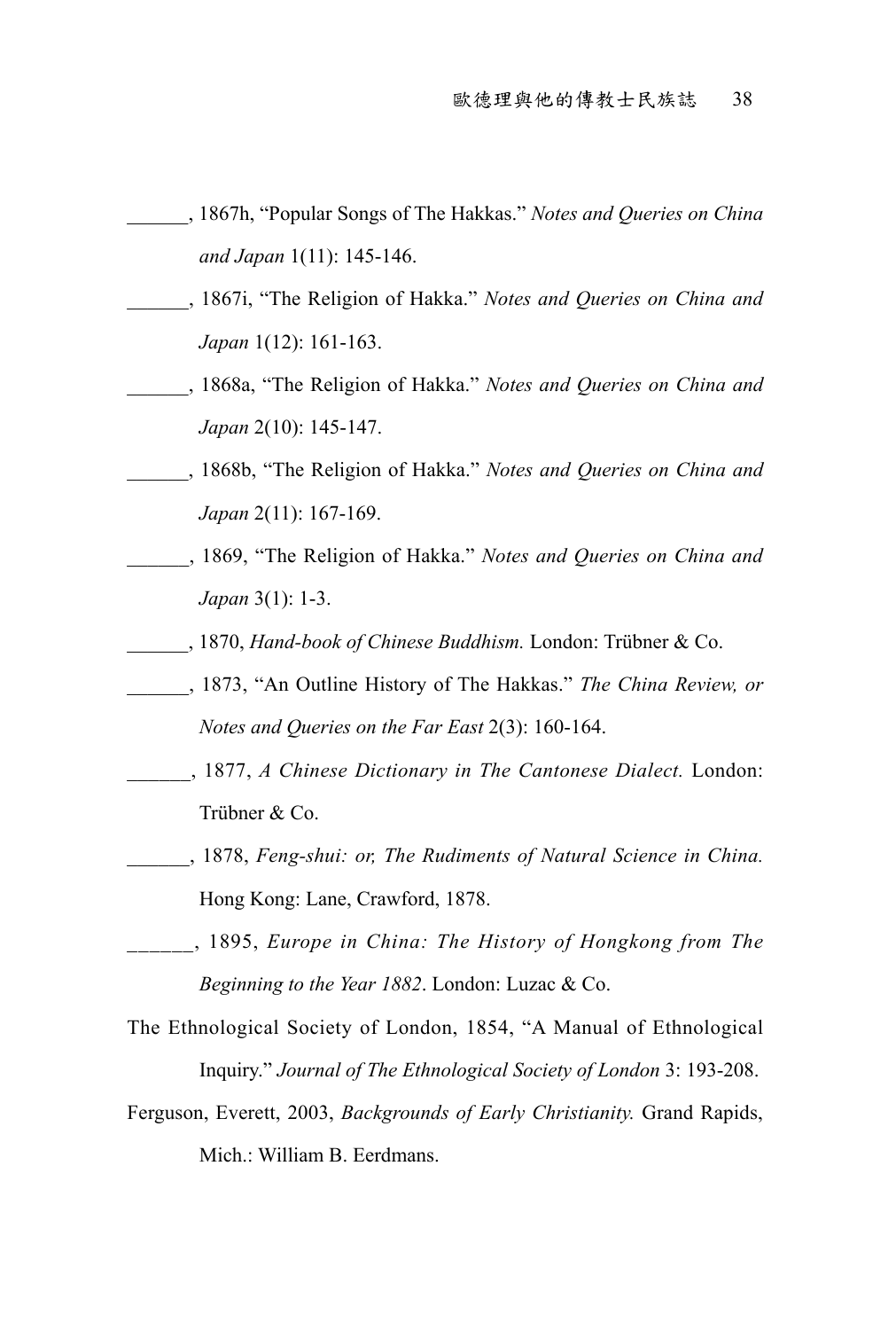- Gibson, John C., 1890, "Review of Various Colloquial Versions and The Comparative Advantages of Roman Letters and Chinese Characters." Pp. 62-89 in *Records of The General Conference of The Protestant Missionaries of China: Held at Shanghai,* May 7-20. Shanghai: American Presbyterian Mission Press.
- Hamberg, Theodore, 1854, *The Visions of Hung-Siu-tshuen, and Origin of The Kwang-si Insurrection*. Hong Kong: The China Mail Office.
- Lechler, Rudolf, 1878, "The Hakka Chinese." *The Chinese Recorder and Missionary Journal* 9(5): 352-359.
- London Missionary Society, 1865, "Eitel, E. Offers His Service to L.M.S." May 25 and June 2 1865. *CWM/LMS/South China/Incoming correspondence/Box 6, 14 Jan- 30 Dec 1865*. London: The School of Oriental and African Studies, University of London, CWM/ LMS/16/02/01/063.
- \_\_\_\_\_\_, 1865, "Legge, J, and Chalmers. J Re Application of Mr. Eitel. His Reason to Leave Basel Mission." June 9 1865. *CWM/LMS/South China/Incoming Correspondence/Box 6, 14 Jan- 30 Dec 1865.* London: The School of Oriental and African Studies, University of London, CWM/LMS/16/02/01/063.
- Mabie, Henry Clay, 1892, In *Brightest Asia.* Boston: W. G. Corthell.
- Pearce, T. W., 1909, "Ernest John Eitel, Ph.D.: An Appreciation." *The Chinese Recorder and Missionary Journal* 40(4): 214-219.

Piton, Charles, 1874, "On The Origin and History of The Hakkas." *The China*